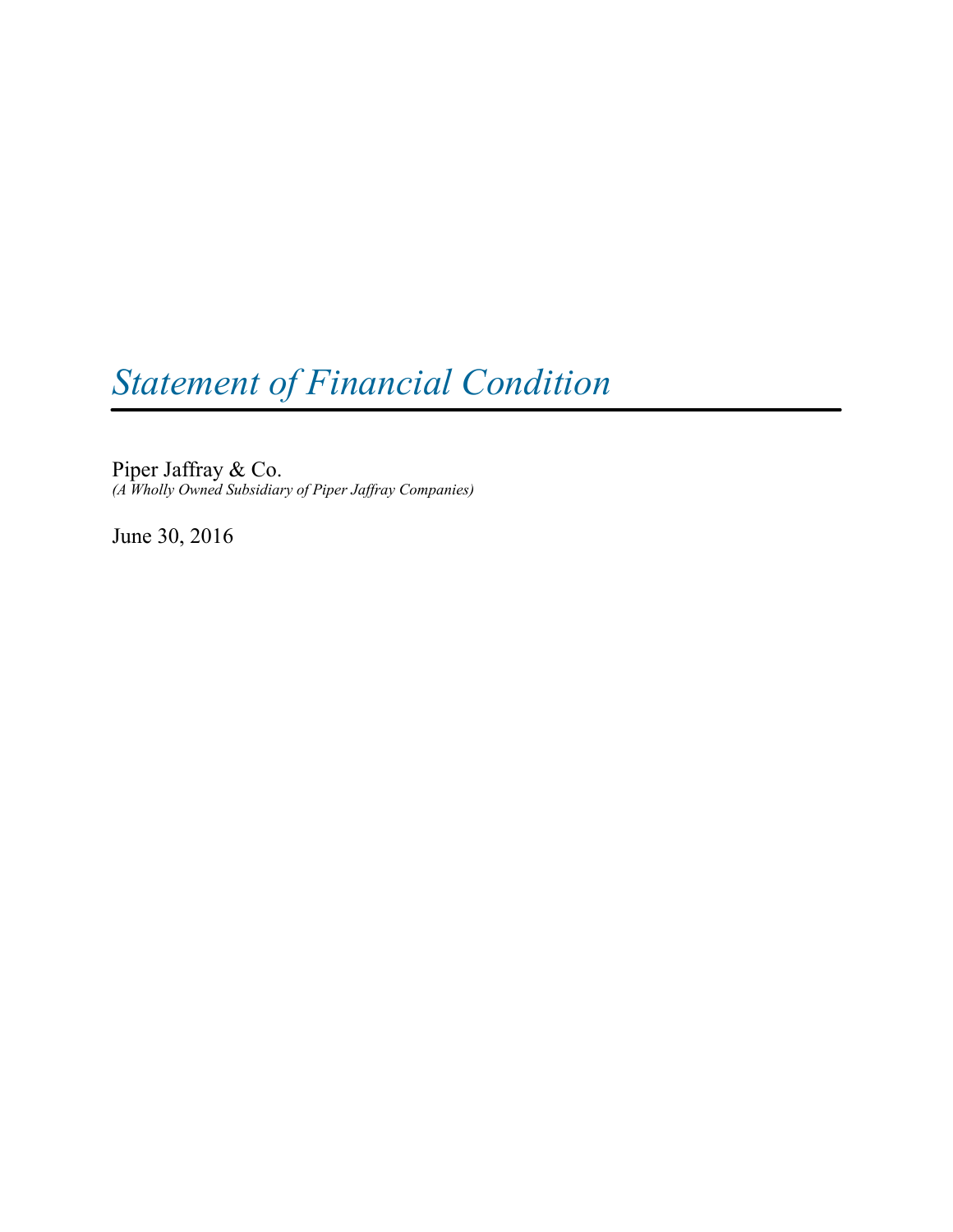# **Piper Jaffray & Co. Statement of Financial Condition (unaudited) June 30, 2016**

## *(Dollars in thousands)*

#### **Assets**

|                                                                                     | -S | 150,194<br>42,028 |
|-------------------------------------------------------------------------------------|----|-------------------|
| Receivables:                                                                        |    |                   |
|                                                                                     |    | 52,221            |
|                                                                                     |    | 86,141            |
|                                                                                     |    | 142,473           |
|                                                                                     |    | 298,181           |
| Financial instruments and other inventory positions owned and pledged as collateral |    | 253,743           |
|                                                                                     |    | 551,924           |
|                                                                                     |    | 19,134            |
|                                                                                     |    | 83,685            |
|                                                                                     |    | 15,388            |
|                                                                                     |    | 62,735            |
|                                                                                     |    | 118,927           |
|                                                                                     |    | 1,324,850         |
| <b>Liabilities and Shareholder's Equity</b>                                         |    |                   |
|                                                                                     |    | 263.433           |

| <u>DIIOIt toinii muutompaaliseen eestä esimeessa seen alkoiseen maailmassa oli oli oli saarista oli seen oli se</u> |         |
|---------------------------------------------------------------------------------------------------------------------|---------|
| Payables:                                                                                                           |         |
|                                                                                                                     | 47,391  |
|                                                                                                                     | 68,647  |
|                                                                                                                     | 33,731  |
| Financial instruments and other inventory positions sold, but not yet purchased                                     | 163,160 |
|                                                                                                                     | 102,347 |
|                                                                                                                     | 51,994  |
|                                                                                                                     | 43,358  |
|                                                                                                                     | 774,061 |
|                                                                                                                     | 550,789 |
|                                                                                                                     |         |
|                                                                                                                     |         |

*See Notes to the Statement of Financial Condition*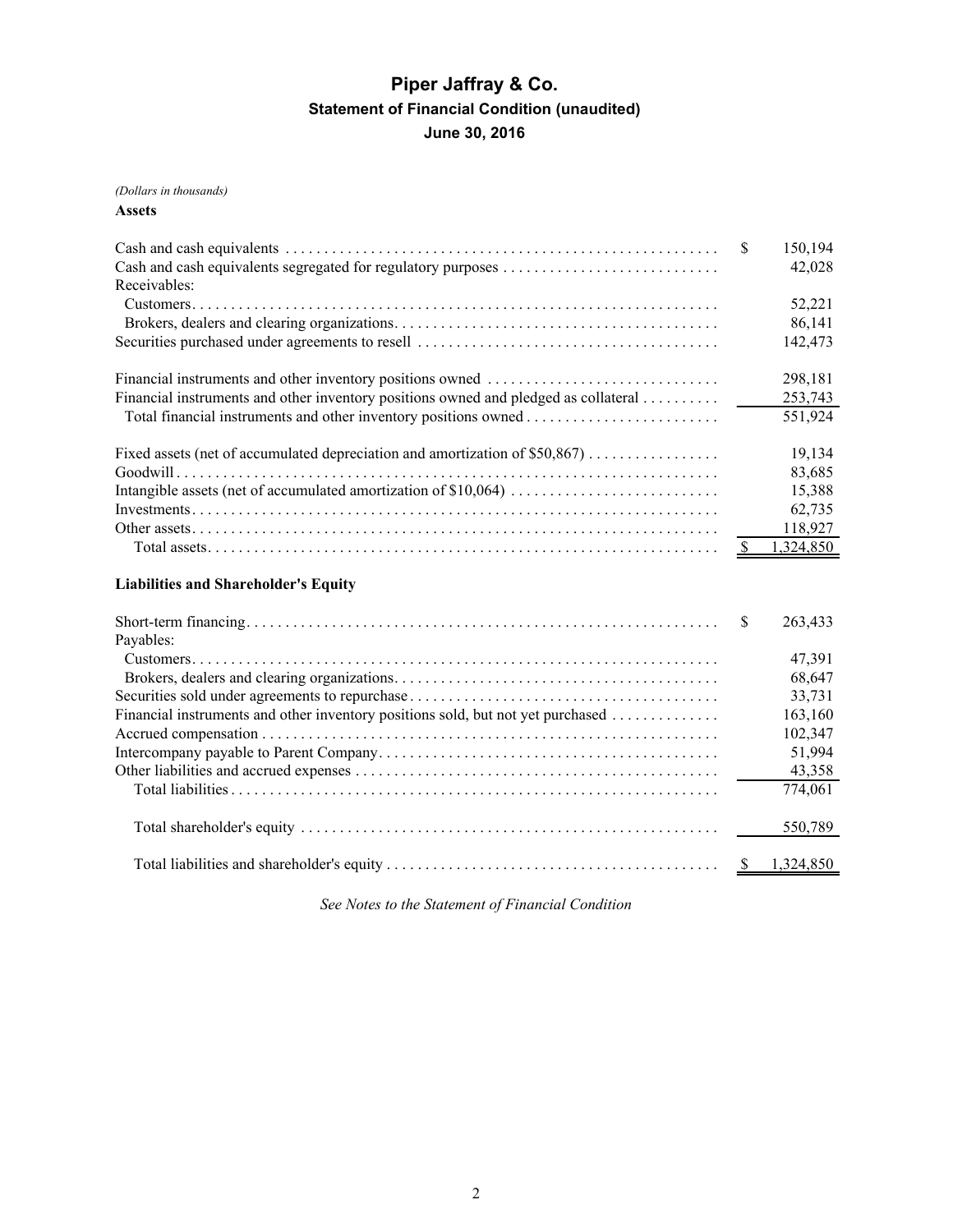**Note 1** *Organization and Basis of Presentation*

## **Organization**

Piper Jaffray & Co. ("Piper Jaffray" or the "Company") is a wholly owned subsidiary of Piper Jaffray Companies ("Parent Company"). The Parent Company is a public holding company incorporated in Delaware and traded on the New York Stock Exchange ("NYSE"). The Company is a self-clearing securities broker dealer and investment banking firm registered under the Securities and Exchange Act of 1934 and is a member of the Financial Industry Regulatory Authority ("FINRA"). As such, the Company trades and effects transactions in listed and unlisted equity and fixed income securities, underwrites equity and municipal debt offerings and provides various other financial advisory services.

## **Basis of Presentation**

The accompanying statement of financial condition has been prepared in accordance with U.S. generally accepted accounting principles ("U.S. GAAP").

The preparation of the statement of financial condition and related disclosures in conformity with U.S. GAAPrequires management to make estimates and assumptions that affect the reported amounts of assets and liabilities at the date of the statement of financial condition. Although these estimates and assumptions are based on the best information available, actual results could differ from those estimates.

## **Note 2** *Summary of Significant Accounting Policies*

## **Principles of Consolidation**

The Company consolidates entities in which it has a controlling financial interest. The Company determines whether it has a controlling financial interest in an entity by first evaluating whether the entity is a variable interest entity ("VIE") or a voting interest entity.

VIEs are entities in which (i) the total equity investment at risk is not sufficient to enable the entity to finance its activities independently or (ii) the at-risk equity holders do not have the normal characteristics of a controlling financial interest. A controlling financial interest in a VIE is present when an enterprise has one or more variable interests that have both (i) the power to direct the activities of the VIE that most significantly impact the VIE's economic performance and (ii) the obligation to absorb losses of the VIE or the right to receive benefits from the VIE that could potentially be significant to the VIE. The enterprise with a controlling financial interest is the primary beneficiary and consolidates the VIE.

Voting interest entities lack one or more of the characteristics of a VIE. The usual condition for a controlling financial interest is ownership of a majority voting interest for a corporation or a majority of kick-out rights for a limited partnership.

When the Company does not have a controlling financial interest in an entity but exerts significant influence over the entity's operating and financial policies (generally defined as owning a voting or economic interest of between 20 percent to 50 percent), the Company's investment is accounted for under the equity method of accounting. If the Company does not have a controlling financial interest in, or exert significant influence over, an entity, the Company accounts for its investment at fair value, if the fair value option was elected, or at cost.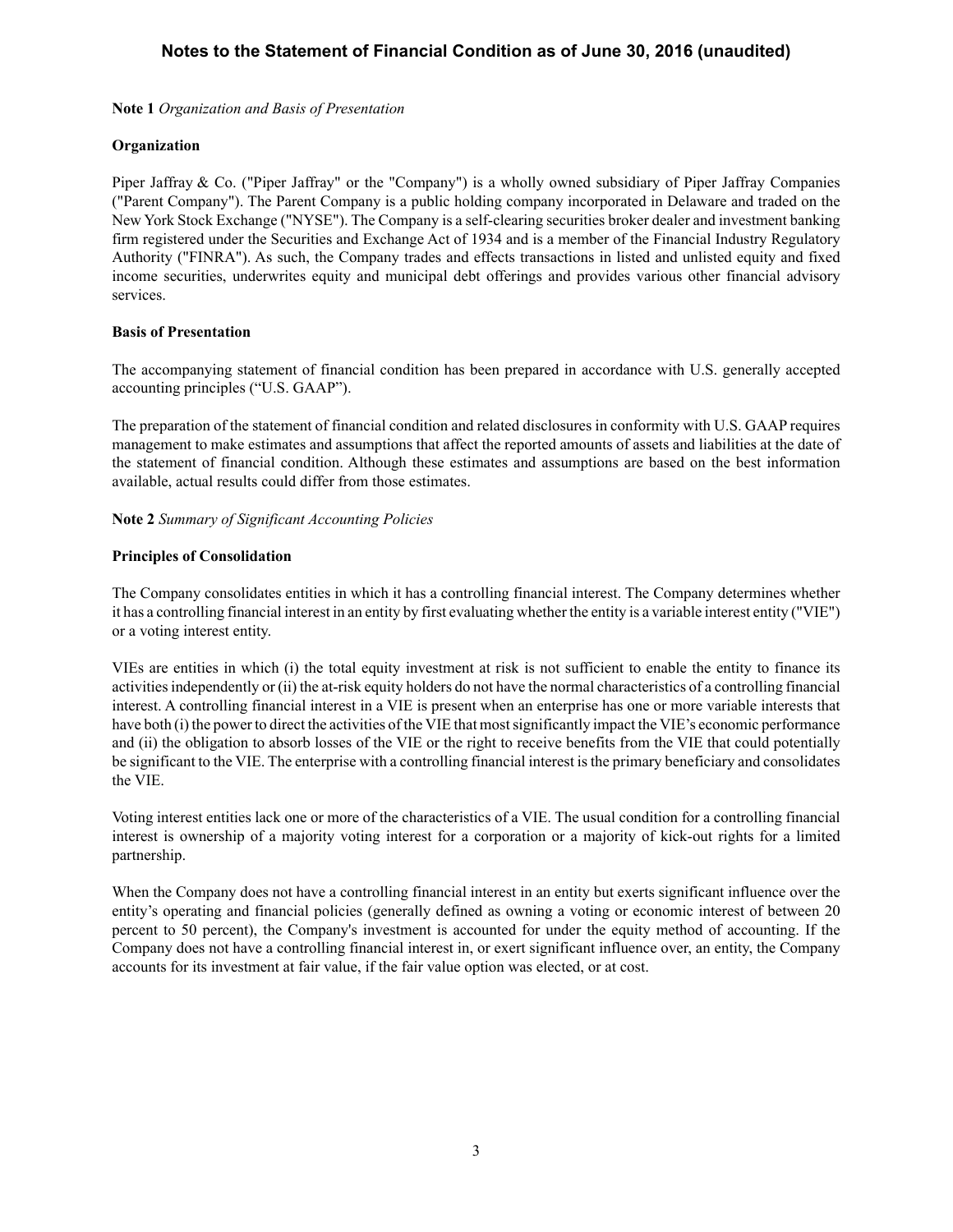## **Cash and Cash Equivalents**

Cash and cash equivalents consist of cash and highly liquid investments with maturities of 90 days or less at the date of origination.

In accordance with Rule 15c3-3 of the Securities Exchange Act of 1934, Piper Jaffray, as a registered broker dealer carrying customer accounts, is subject to requirements related to maintaining cash or qualified securities in a segregated reserve account for the exclusive benefit of its customers.

## **Customer Transactions**

Customer securities transactions are recorded on a settlement date basis, while the related revenues and expenses are recorded on a trade-date basis. Customer receivables and payables include amounts related to both cash and margin transactions. Securities owned by customers, including those that collateralize margin or other similar transactions, are not reflected on the statement of financial condition.

## **Receivables from and Payables to Brokers, Dealers and Clearing Organizations**

Receivables from brokers, dealers and clearing organizations include receivables arising from unsettled securities transactions, deposits paid for securities borrowed, receivables from clearing organizations, deposits with clearing organizations and amounts receivable for securities not delivered to the purchaser by the settlement date ("securities failed to deliver"). Payables to brokers, dealers and clearing organizations include payables arising from unsettled securities transactions, payables to clearing organizations and amounts payable for securities not received from a seller by the settlement date ("securities failed to receive"). Unsettled securities transactions related to the Company's operations are recorded at contract value on a net basis.

#### **Collateralized Securities Transactions**

Securities purchased under agreements to resell and securities sold under agreements to repurchase are carried at the contractual amounts at which the securities will be subsequently resold or repurchased, including accrued interest. It is the Company's policy to take possession or control of securities purchased under agreements to resell at the time these agreements are entered into. The counterparties to these agreements typically are primary dealers of U.S. government securities and major financial institutions. Collateral is valued daily, and additional collateral is obtained from or refunded to counterparties when appropriate.

Securities borrowed and loaned result from transactions with other broker dealers or financial institutions and are recorded at the amount of cash collateral advanced or received. These amounts are included in receivables from and payables to brokers, dealers and clearing organizations on the statement of financial condition. Securities borrowed transactions require the Company to deposit cash or other collateral with the lender. Securities loaned transactions require the borrower to deposit cash with the Company. The Company monitors the market value of securities borrowed and loaned on a daily basis, with additional collateral obtained or refunded as necessary.

Interest is accrued on securities borrowed and loaned transactions and is included in other assets or other liabilities and accrued expenses on the statement of financial condition.

## **Fair Value of Financial Instruments**

Financial instruments and other inventory positions owned and financial instruments and other inventory positions sold, but not yet purchased on the statement of financial condition consist of financial instruments (including securities with extended settlements and derivative contracts) recorded at fair value. Securities (both long and short), including securities with extended settlements, are recognized on a trade-date basis. Additionally, certain of the Company's investments on the statement of financial condition are recorded at fair value, either as required by accounting guidance or through the fair value election.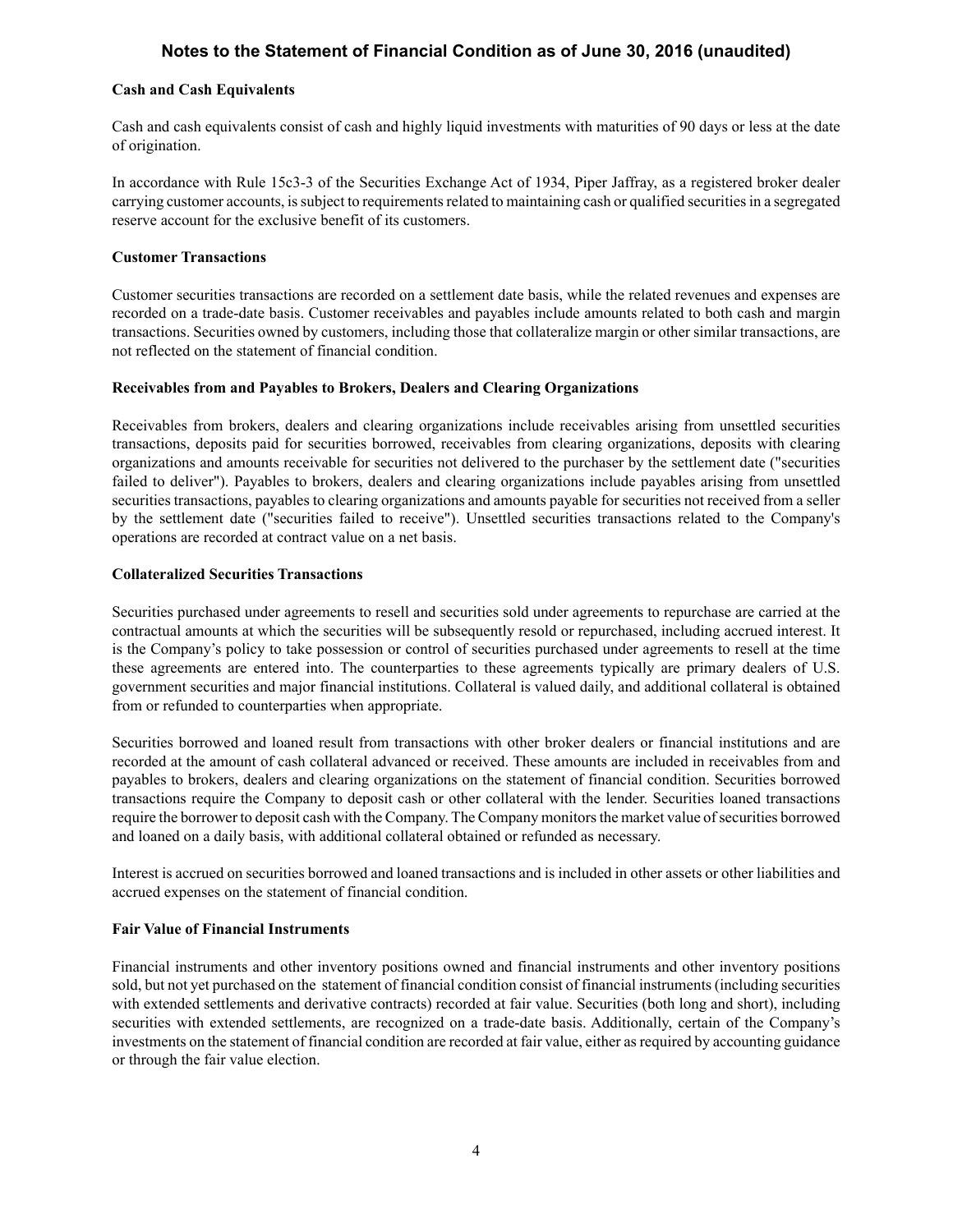*Fair Value Measurement* – *Definition and Hierarchy* – Financial Accounting Standards Board ("FASB") Accounting Standards Codification Topic 820, "Fair Value Measurement," ("ASC 820") defines fair value as the amount at which an instrument could be exchanged in an orderly transaction between market participants at the measurement date (the exit price). ASC 820 establishes a fair value hierarchy based on the inputs used to measure fair value. The fair value hierarchy maximizes the use of observable inputs and minimizes the use of unobservable inputs by requiring that the observable inputs be used when available. Observable inputs are inputs that market participants would use in pricing the asset or liability based on market data obtained from independent sources. Unobservable inputs reflect management's assumptions that market participants would use in pricing the asset or liability developed based on the best information available in the circumstances. The hierarchy is broken down into three levels based on the observability of inputs as follows:

Level I – Quoted prices (unadjusted) are available in active markets for identical assets or liabilities as of the report date. A quoted price for an identical asset or liability in an active market provides the most reliable fair value measurement because it is directly observable to the market.

Level II – Pricing inputs are other than quoted prices in active markets, which are either directly or indirectly observable as of the report date. The nature of these financial instruments include instruments for which quoted prices are available but traded less frequently, instruments whose fair value have been derived using a model where inputs to the model are directly observable in the market, or can be derived principally from or corroborated by observable market data, and instruments that are fair valued using other financial instruments, the parameters of which can be directly observed.

Level III – Instruments that have little to no pricing observability as of the report date. These financial instruments are measured using management's best estimate of fair value, where the inputs into the determination of fair value require significant management judgment or estimation.

*Valuation of Financial Instruments* – Based on the nature of the Company's business and its role as a "dealer" in the securities industry, the fair values of its financial instruments are determined internally. When available, the Company values financial instruments at observable market prices, observable market parameters, or broker or dealer prices (bid and ask prices). In the case of financial instruments transacted on recognized exchanges, the observable market prices represent quotations for completed transactions from the exchange on which the financial instrument is principally traded.

A substantial percentage of the fair value of the Company's financial instruments and other inventory positions owned and financial instruments and other inventory positions sold, but not yet purchased, are based on observable market prices, observable market parameters, or derived from broker or dealer prices. The availability of observable market prices and pricing parameters can vary from product to product. Where available, observable market prices and pricing or market parameters in a product may be used to derive a price without requiring significant judgment. In certain markets, observable market prices or market parameters are not available for all products, and fair value is determined using techniques appropriate for each particular product. These techniques involve some degree of judgment. Results from valuation models and other techniques in one period may not be indicative of future period fair value measurement.

For investments in illiquid or privately held securities that do not have readily determinable fair values, the determination of fair value requires the Company to estimate the value of the securities using the best information available. Among the factors considered by the Company in determining the fair value of such financial instruments are the cost, terms and liquidity of the investment, the financial condition and operating results of the issuer, the quoted market price of publicly traded securities with similar quality and yield, and other factors generally pertinent to the valuation of investments. In instances where a security is subject to transfer restrictions, the value of the security is based primarily on the quoted price of a similar security without restriction but may be reduced by an amount estimated to reflect such restrictions. In addition, even where the Company derives the value of a security based on information from an independent source, certain assumptions may be required to determine the security's fair value. For instance, the Company assumes that the size of positions in securities that the Company holds would not be large enough to affect the quoted price of the securities if the firm sells them, and that any such sale would happen in an orderly manner. The actual value realized upon disposition could be different from the currently estimated fair value.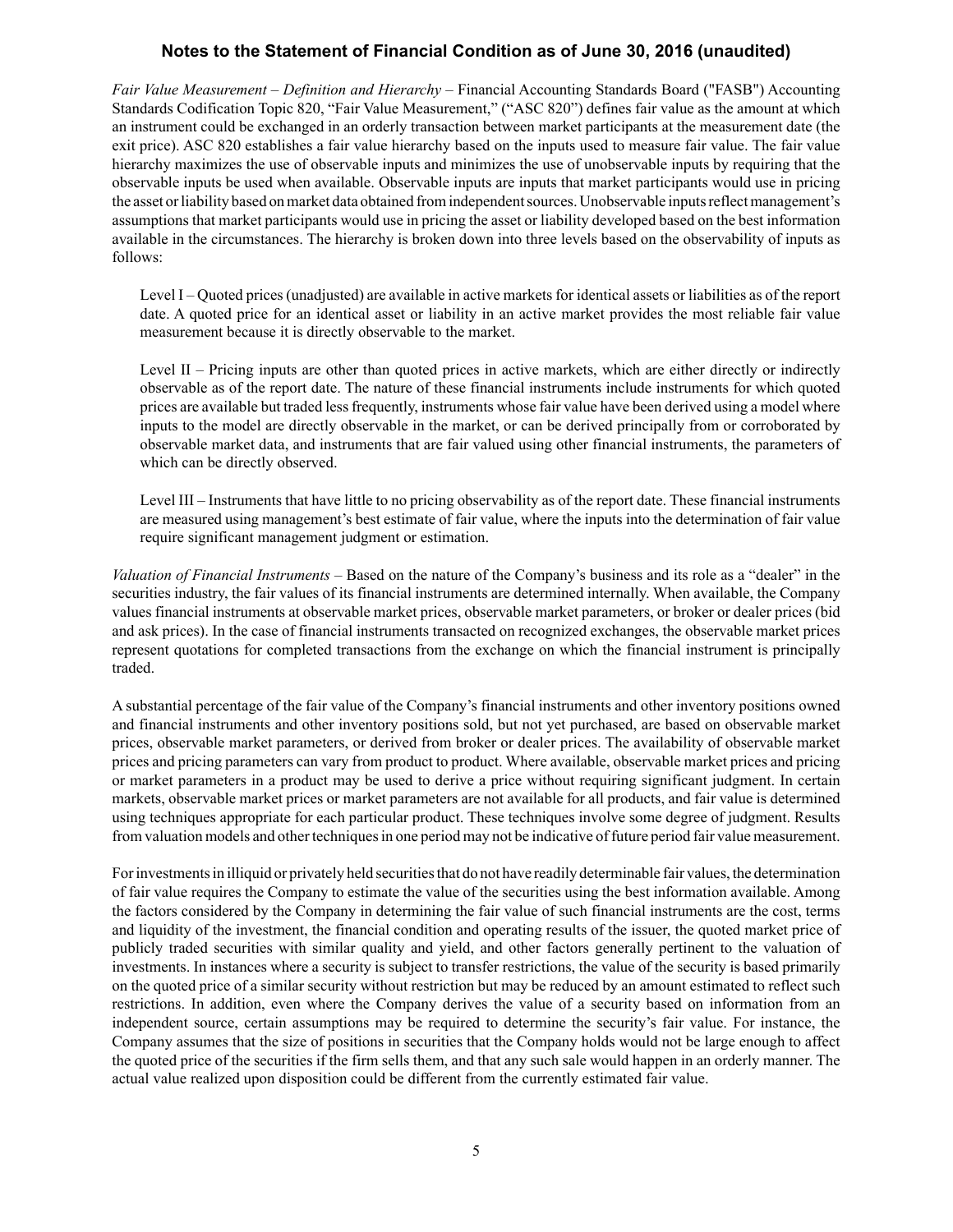#### **Fixed Assets**

Fixed assets include furniture and equipment, software and leasehold improvements. Furniture and equipment and software are depreciated using the straight-line method over estimated useful lives of three to ten years. Leasehold improvements are amortized over their estimated useful life or the life of the lease, whichever is shorter. The Company capitalizes certain costs incurred in connection with internal use software projects and amortizes the amount over the expected useful life of the asset, generally three to seven years.

#### **Leases**

The Company leases its corporate headquarters and other offices under various non-cancelable leases. The leases require payment of real estate taxes, insurance and common area maintenance, in addition to rent. The terms of the Company's lease agreements generally range up to twelve years. Some of the leases contain renewal options, escalation clauses, rent-free holidays and operating cost adjustments.

For leases that contain escalation clauses or rent-free holidays, the Company recognizes the related rent expense on a straight-line basis from the date the Company takes possession of the property to the end of the initial lease term. The Company records any difference between the straight-line rent amounts and amounts payable under the leases as part of other liabilities and accrued expenses.

Cash or lease incentives received upon entering into certain leases are recognized on a straight-line basis as a reduction of rent expense from the date the Company takes possession of the property or receives the cash to the end of the initial lease term. The Company records the unamortized portion of lease incentives as part of other liabilities and accrued expenses.

## **Goodwill and Intangible Assets**

Goodwill represents the fair value of the consideration transferred in excess of the fair value of identifiable net assets at the acquisition date. The recoverability of goodwill is evaluated annually, at a minimum, or on an interim basis if circumstances indicate a possible inability to realize the carrying amount. The Company has the option to first assess qualitative factors to determine whether the fair value of a reporting unit is less than its carrying amount. Further quantitative analysis is required if the Company determines that the fair value of a reporting unit is less than its carrying amount. The evaluation includes assessing the estimated fair value of the Company's reporting unit based on a discounted cash flow model using revenue and profit forecasts, the Parent Company's market capitalization, public market comparables and multiples of recent mergers and acquisitions of similar businesses, if available.

Intangible assets with determinable lives consist of a trade name, customer relationships and non-competition agreements that are amortized over their original estimated useful lives ranging from one to ten years.

#### **Investments**

The Company's investments include equity investments in private companies and partnerships, investments in registered mutual funds, and warrants of public and private companies. Equity investments in private companies are accounted for at fair value, as required by accounting guidance or if the fair value option was elected, or at cost. Investments in partnerships are accounted for under the equity method, which is generally the net asset value. Investments in registered mutual funds are accounted for at fair value. Company-owned warrants with a cashless exercise option are valued at fair value, while warrants without a cashless exercise option are valued at cost.

#### **Other Assets**

Other assets include net deferred income tax assets, receivables and prepaid expenses. Receivables include income tax and fee receivables, accrued interest and loans made to employees, typically in connection with their recruitment. Employee loans are forgiven based on continued employment and are amortized using the straight-line method over the respective terms of the loans, which generally range from two to five years.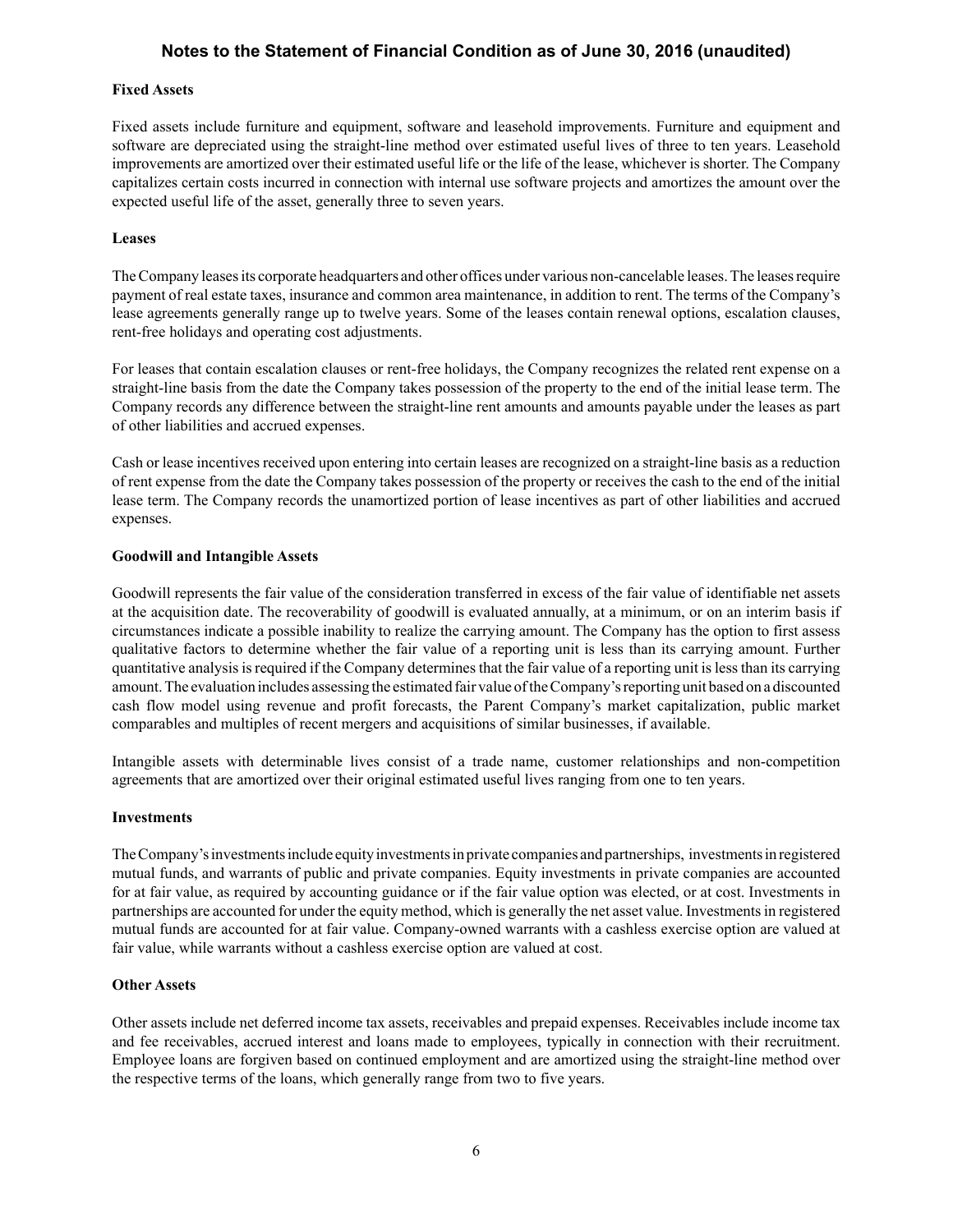#### **Income Taxes**

The Company is included in the consolidated U.S. federal income tax return filed by the Parent Company on a calendar year basis, combined returns for state tax purposes where required and separate state income tax returns where required. The Company determines and records income taxes based upon the provisions of a tax sharing arrangement with the Parent Company and U.S. affiliated entities. Deferred tax assets and liabilities are determined based on the difference between the financial statement carrying amounts and tax bases of assets and liabilities using enacted tax rates expected to apply to taxable income in the periods in which the deferred tax asset or liability is expected to be settled or realized. The realization of deferred tax assets is assessed and a valuation allowance is recognized to the extent that it is more likely than not that any portion of a deferred tax asset will not be realized. Uncertain tax positions are recognized if they are more likely than not to be sustained upon examination, based on the technical merits of the position. The amount of tax benefit recognized is the largest amount of benefit that is greater than 50 percent likely of being realized upon settlement. The Company recognizes interest and penalties, if any, related to income tax matters as part of the provision for income taxes.

#### **Contingencies**

The Company is involved in various pending and potential legal proceedings related to its business, including litigation, arbitration and regulatory proceedings. The Company establishes reserves for potential losses to the extent that claims are probable of loss and the amount of the loss can be reasonably estimated. The determination of the outcome and reserve amounts requires significant judgment on the part of management.

#### **Note 3** *Recent Accounting Pronouncements*

#### **Adoption of New Accounting Standards**

#### *Consolidation*

In February 2015, the FASB issued Accounting Standard Update ("ASU") No. 2015-02, "Consolidation (Topic 810): Amendments to the Consolidation Analysis" ("ASU 2015-02"). ASU 2015-02 makes several modifications to the consolidation guidance for VIEs and general partners' investments in limited partnerships, as well as modifications to the evaluation of whether limited partnerships are VIEs or voting interest entities. It was effective for the Company as of January 1, 2016. There was no impact to the Company's statement of financial condition upon adoption.

## **Future Adoption of New Applicable Accounting Standards**

#### *Recognition and Measurement of Financial Assets and Financial Liabilities*

In January 2016, the FASB issued ASU No. 2016-01, "Financial Instruments – Overall (Subtopic 825-10): Recognition and Measurement of Financial Assets and Financial Liabilities" ("ASU 2016-01"). The amendments in ASU 2016-01 address certain aspects of the recognition, measurement, presentation and disclosure of financial instruments. ASU 2016-01 is effective for annual and interim periods beginning after December 15, 2017. Except for the early application guidance outlined in ASU 2016-01, early adoption is not permitted. The Company is evaluating the impact of the new guidance on its statement of financial condition.

#### *Leases*

In February 2016, the FASB issued ASU No. 2016-02, "Leases (Topic 842)" ("ASU 2016-02"). ASU 2016-02 requires lessees to recognize a right-of-use asset and lease liability on the statement of financial condition and disclose key information about leasing arrangements. The recognition, measurement and presentation of expenses and cash flows arising from a lease by a lessee have not significantly changed from current U.S. GAAP. ASU 2016-02 is effective for annual and interim periods beginning after December 15, 2018. The Company is evaluating the impact of the new guidance on its statement of financial condition.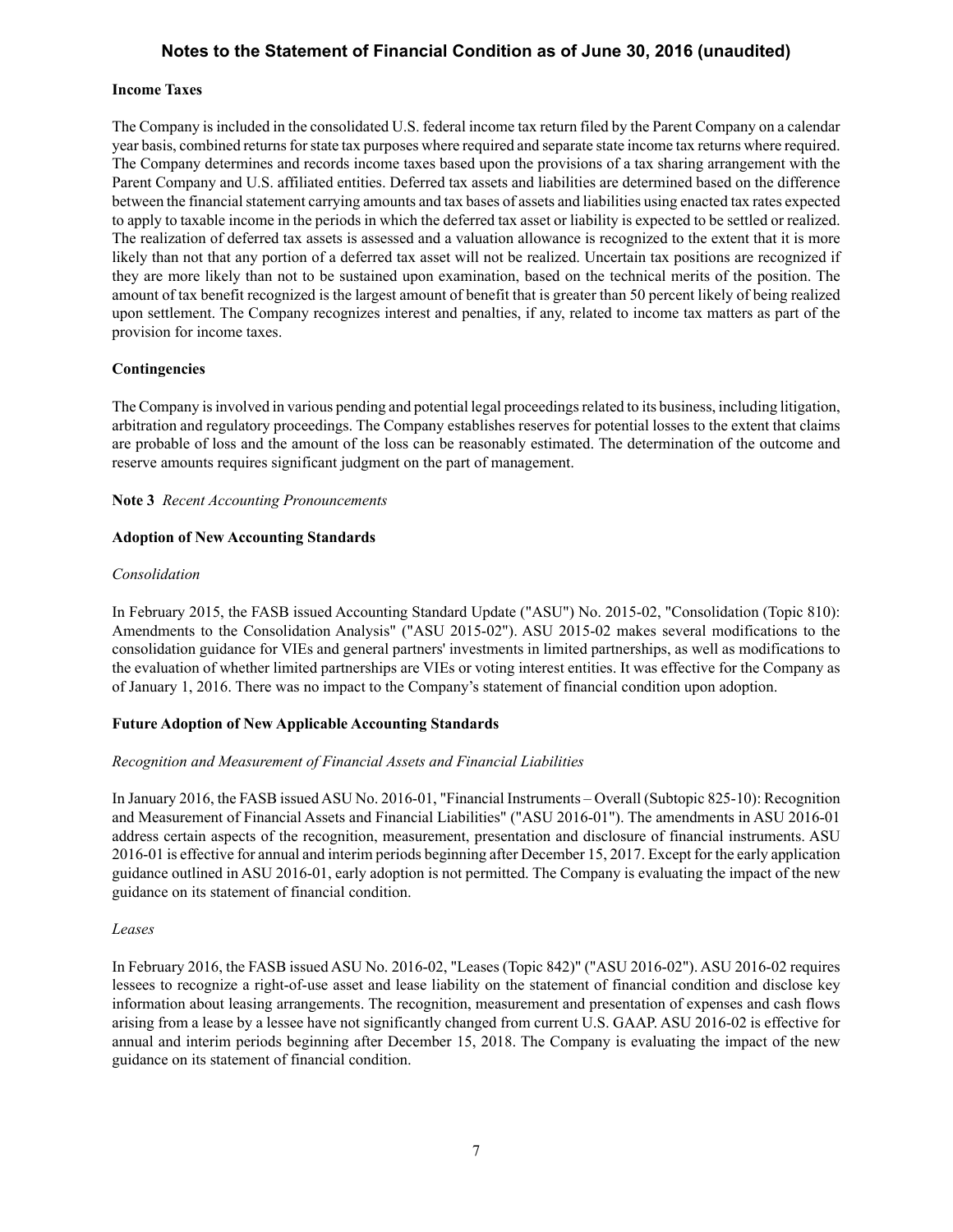#### *Financial Instruments* – *Credit Losses*

In June 2016, the FASB issued ASU No. 2016-13, "Financial Instruments – Credit Losses (Topic 326): Measurement of Credit Losses on Financial Instruments" ("ASU 2016-13"). The new guidance requires an entity to measure all expected credit losses for financial assets held at the reporting date based on historical experience, current conditions, and reasonable and supportable forecasts as opposed to delaying recognition until the loss was probable of occurring. ASU 2016-13 is effective for annual and interim periods beginning after December 15, 2019. Early adoption is permitted for annual and interim periods beginning after December 15, 2018. The Company is evaluating the impact of the new guidance on its statement of financial condition.

#### **Note 4** *Acquisitions*

The following acquisition was accounted for pursuant to FASB Accounting Standards Codification Topic 805, "Business Combinations." Accordingly, the purchase price of the acquisition was allocated to the acquired assets and liabilities assumed based on their estimated fair values as of the acquisition date. The excess of the purchase price over the net assets acquired was allocated between goodwill and intangible assets.

## **Simmons & Company International**

On February 26, 2016, the Company completed the purchase of Simmons & Company International ("Simmons"), an employee-owned investment bank and broker dealer focused on the energy industry. The economic value of the acquisition was approximately \$140.0 million and was completed pursuant to the Securities Purchase Agreement dated November 16, 2015, as amended. The acquisition of Simmons expands the Company's equity investment banking business into the energy sector and grows its advisory business.

The Company acquired net assets with a fair value of \$98.7 million as described below. As part of the purchase price, the Parent Company issued 1,149,340 restricted shares valued at \$48.2 million as equity consideration on the acquisition date. These restricted shares cliff vest after three years, and the employees must fulfill service requirements in exchange for the rights to the shares. The fair value of the restricted stock was determined using the market price of the Company's common stock on the date of the acquisition.

The Parent Company also entered into acquisition-related compensation arrangements with certain employees of \$20.6 million which consisted of cash (\$9.0 million) and restricted stock (\$11.6 million) for retention purposes.

The Company recorded \$62.6 million of goodwill on the statement of financial condition, all of which is expected to be deductible for income tax purposes. The final goodwill recorded on the Company's statement of financial condition may differ from that reflected herein as a result of measurement period adjustments. In management's opinion, the goodwill represents the reputation and operating expertise of Simmons.

Identifiable intangible assets purchased by the Company consisted of customer relationships and the Simmons trade name with acquisition-date fair values currently estimated to be \$10.4 million and \$0.8 million, respectively. The Company anticipates finalizing the fair value of Simmons intangible assets in the third quarter of 2016.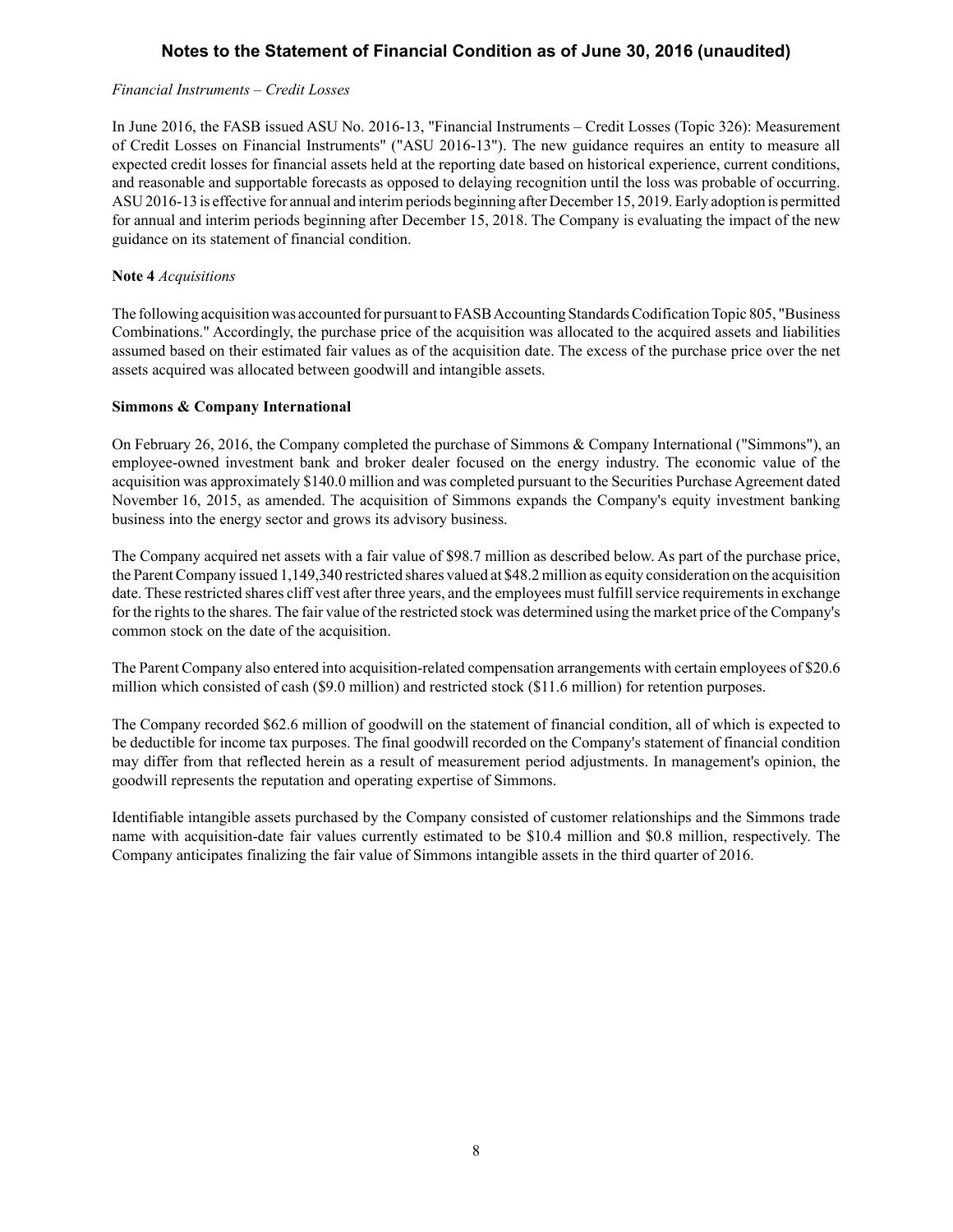The following table summarizes the estimated fair value of assets acquired and liabilities assumed at the date of acquisition:

*(Dollars in thousands)*

| Assets:      |    |                    |
|--------------|----|--------------------|
|              | -S | 40,965             |
| Receivables: |    |                    |
|              |    | 1,185              |
|              |    | 62,566             |
|              |    | 11,240             |
|              |    | 980                |
|              |    | 2,412              |
|              |    | 119,348            |
| Liabilities: |    |                    |
|              |    | 13,818             |
|              |    | 6,822              |
|              |    | 20,640             |
|              |    | $\frac{98,708}{ }$ |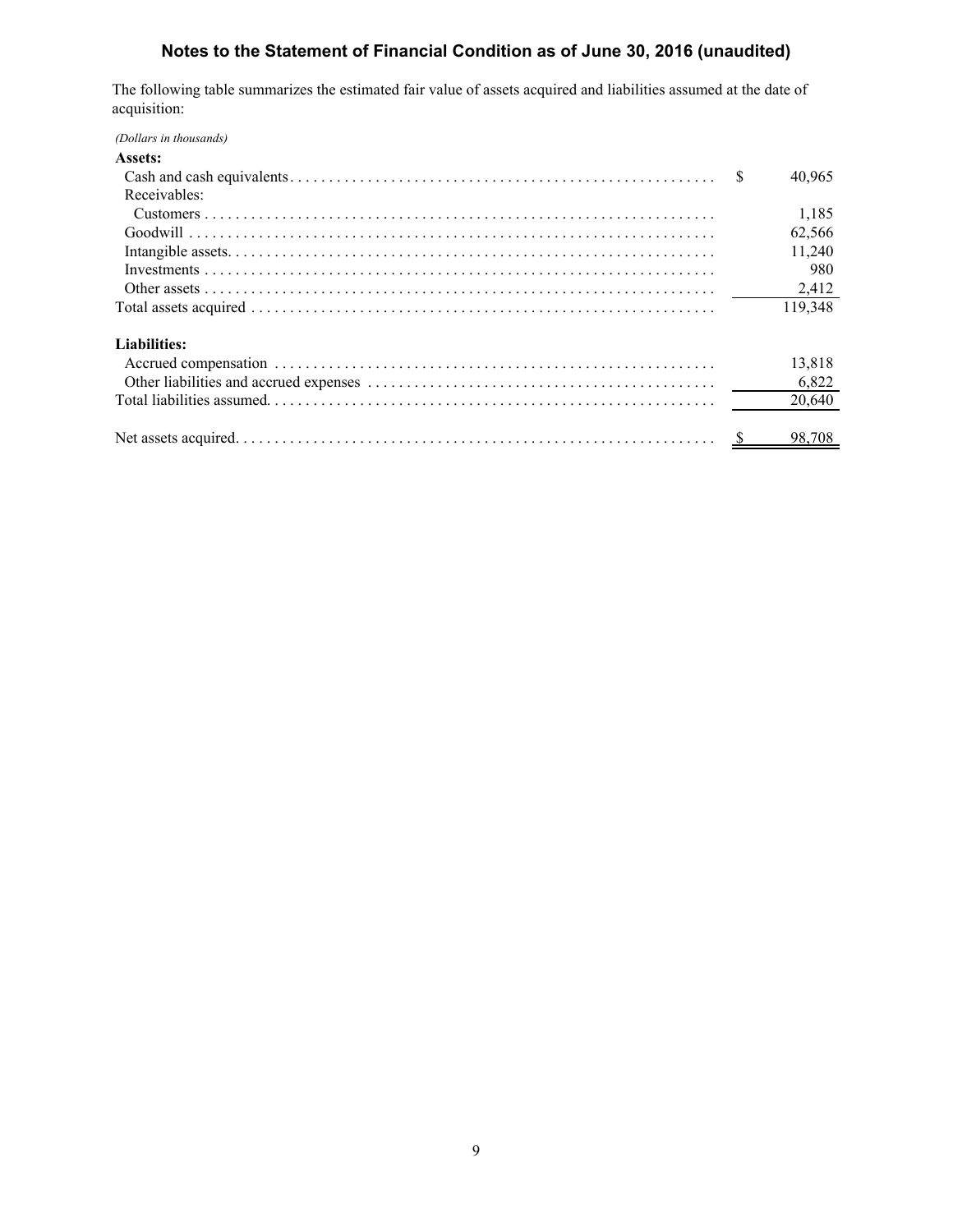**Note 5** *Financial Instruments and Other Inventory Positions Owned and Financial Instruments and Other Inventory Positions Sold, but Not Yet Purchased*

| (Dollars in thousands)                                                           |     | <b>June 30,</b><br>2016 |
|----------------------------------------------------------------------------------|-----|-------------------------|
| Financial instruments and other inventory positions owned:                       |     |                         |
| Corporate securities:                                                            |     |                         |
|                                                                                  | -S  | 5,329                   |
|                                                                                  |     | 261                     |
|                                                                                  |     | 27,449                  |
| Municipal securities:                                                            |     |                         |
|                                                                                  |     | 34,532                  |
|                                                                                  |     | 213,525                 |
|                                                                                  |     | 55,488                  |
|                                                                                  |     | 58,042                  |
|                                                                                  |     | 153,079                 |
|                                                                                  |     | 4,158                   |
|                                                                                  |     | 61                      |
|                                                                                  |     | 551,924                 |
| Financial instruments and other inventory positions sold, but not yet purchased: |     |                         |
| Corporate securities:                                                            |     |                         |
|                                                                                  | \$. | 1,562                   |
|                                                                                  |     | 26,112                  |
|                                                                                  |     | 10,522                  |
|                                                                                  |     | 124,964                 |
|                                                                                  | \$  | 163,160                 |

At June 30, 2016, financial instruments and other inventory positions owned in the amount of \$253.7 million had been pledged as collateral for short-term financings and repurchase agreements.

Financial instruments and other inventory positions sold, but not yet purchased represent obligations of the Company to deliver the specified security at the contracted price, thereby creating a liability to purchase the security in the market at prevailing prices. The Company is obligated to acquire the securities sold short at prevailing market prices, which may exceed the amount reflected on the statement of financial condition. The Company economically hedges changes in the market value of its financial instruments and other inventory positions owned using inventory positions sold, but not yet purchased and exchange traded options.

## **Derivative Contract Financial Instruments**

The Company enters into option contracts to economically hedge market value risk associated with its trading of convertible securities. As of June 30, 2016, the total absolute notional contract amount associated with the Company's outstanding equity option derivative contracts was \$19.7 million. The Company's option contracts do not qualify for hedge accounting. Derivatives are reported on a net basis by counterparty (i.e., the net payable or receivable for derivative assets and liabilities for a given counterparty) when a legal right of offset exists and on a net basis by cross product when applicable provisions are stated in master netting agreements. As of June 30, 2016, the Company's derivative contracts are reported at gross fair market value on the statement of financial condition.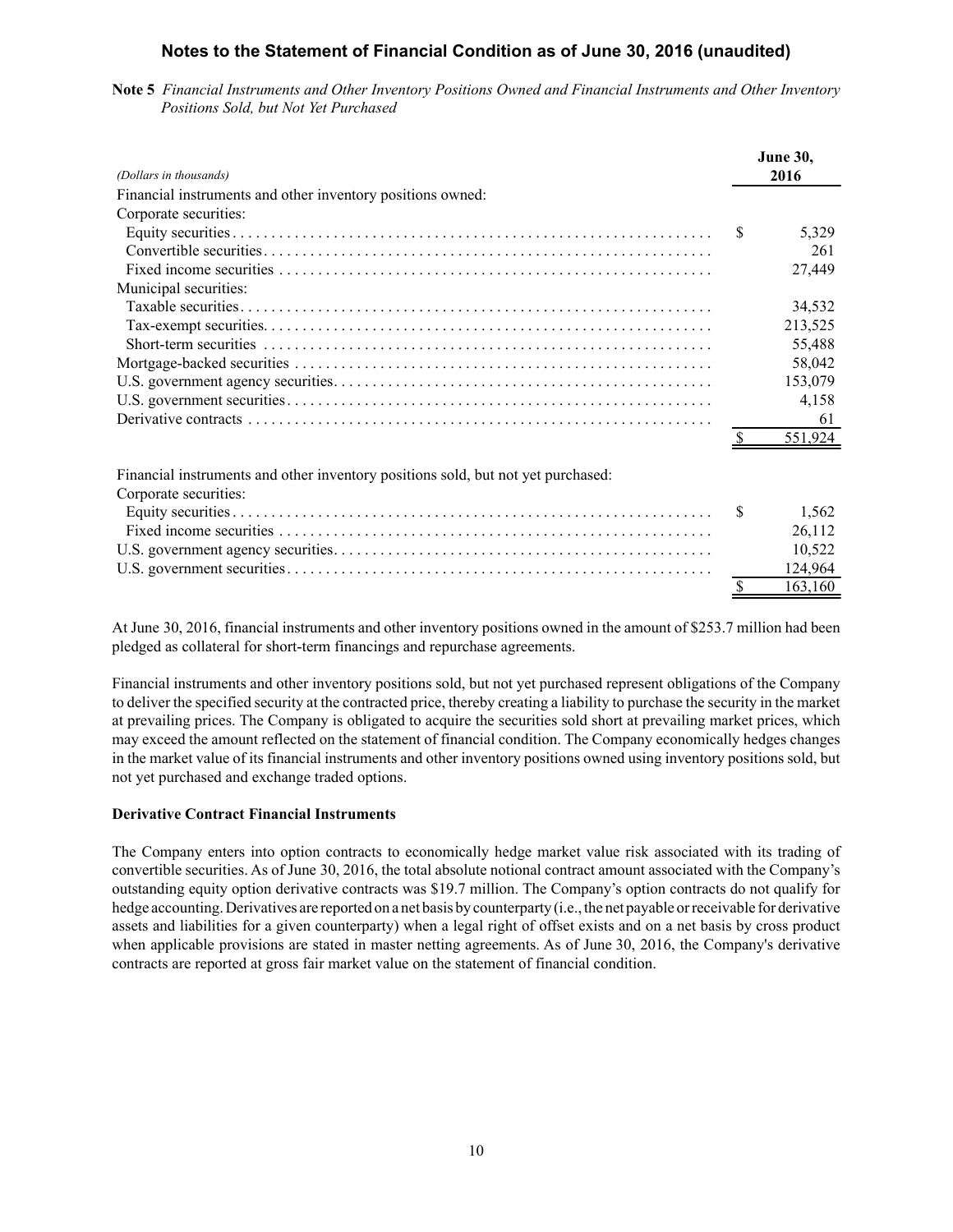#### **Note 6** *Fair Value of Financial Instruments*

Based on the nature of the Company's business and its role as a "dealer" in the securities industry, the fair values of its financial instruments are determined internally. The Company's processes are designed to ensure that the fair values used for financial reporting are based on observable inputs wherever possible. In the event that observable inputs are not available, unobservable inputs are developed based on an evaluation of all relevant empirical market data, including prices evidenced by market transactions, interest rates, credit spreads, volatilities and correlations and other securityspecific information. Valuation adjustments related to illiquidity or counterparty credit risk are also considered. In estimating fair value, the Company may utilize information provided by third party pricing vendors to corroborate internally-developed fair value estimates.

The Company employs specific control processes to determine the reasonableness of the fair value of its financial instruments. The Company's processes are designed to ensure that the internally-estimated fair values are accurately recorded and that the data inputs and the valuation techniques used are appropriate, consistently applied, and that the assumptions are reasonable and consistent with the objective of determining fair value. Individuals outside of the trading departments perform independent pricing verification reviews as of each reporting date. The Company has established parameters which set forth when the fair value of securities are independently verified. The selection parameters are generally based upon the type of security, the level of estimation risk of a security, the materiality of the security to the Company's financial statements, changes in fair value from period to period, and other specific facts and circumstances of the Company's securities portfolio. In evaluating the initial internally-estimated fair values made by the Company's traders, the nature and complexity of securities involved (e.g., term, coupon, collateral, and other key drivers of value), level of market activity for securities, and availability of market data are considered. The independent price verification procedures include, but are not limited to, analysis of trade data (both internal and external where available), corroboration to the valuation of positions with similar characteristics, risks and components, or comparison to an alternative pricing source, such as a discounted cash flow model. The Company's valuation committee, comprised of members of senior management and risk management, provides oversight and overall responsibility for the internal control processes and procedures related to fair value measurements.

The following is a description of the valuation techniques used to measure fair value.

## **Cash Equivalents**

Cash equivalents include highly liquid investments with original maturities of 90 days or less. Actively traded money market funds are measured at their net asset value and classified as Level I.

#### **Financial Instruments and Other Inventory Positions Owned**

The Company records financial instruments and other inventory positions owned and financial instruments and other inventory positions sold, but not yet purchased at fair value on the statement of financial condition.

*Equity securities –* Exchange traded equity securities are valued based on quoted prices from the exchange for identical assets or liabilities as of the period-end date. To the extent these securities are actively traded and valuation adjustments are not applied, they are categorized as Level I. Non-exchange traded equity securities (principally hybrid preferred securities) are measured primarily using broker quotations, prices observed for recently executed market transactions and internally-developed fair value estimates based on observable inputs and are categorized within Level II of the fair value hierarchy.

*Convertible securities –* Convertible securities are valued based on observable trades, when available. Accordingly, these convertible securities are categorized as Level II.

*Corporate fixed income securities –*Fixed income securities include corporate bonds which are valued based on recently executed market transactions of comparable size, internally-developed fair value estimates based on observable inputs, or broker quotations. Accordingly, these corporate bonds are categorized as Level II.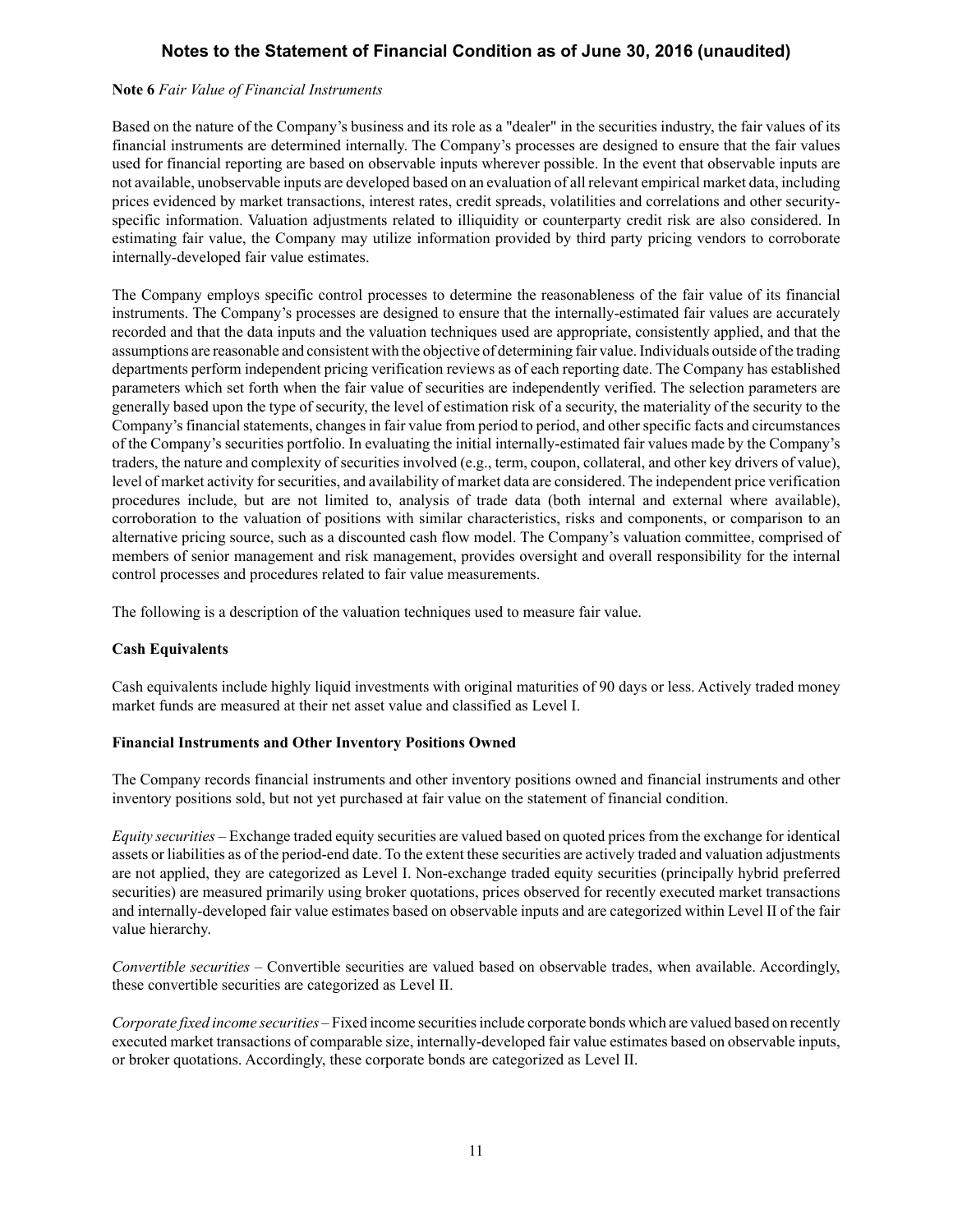*Taxable municipal securities –* Taxable municipal securities are valued using recently executed observable trades or market price quotations and therefore are generally categorized as Level II.

*Tax-exempt municipal securities –* Tax-exempt municipal securities are valued using recently executed observable trades or market price quotations and therefore are generally categorized as Level II. Certain illiquid tax-exempt municipal securities are valued using market data for comparable securities (maturity and sector) and management judgment to infer an appropriate current yield or other model-based valuation techniques deemed appropriate by management based on the specific nature of the individual security and are therefore categorized as Level III.

*Short-term municipal securities –* Short-term municipal securities include auction rate securities, variable rate demand notes, and other short-term municipal securities. Variable rate demand notes and other short-term municipal securities are valued using recently executed observable trades or market price quotations and therefore are generally categorized as Level II. Auction rate securities with limited liquidity are categorized as Level III and are valued using discounted cash flow models with unobservable inputs such as the Company's expected recovery rate on the securities.

*Mortgage-backed securities –* Mortgage-backed securities are valued using observable trades, when available. Certain mortgage-backed securities are valued using models where inputs to the model are directly observable in the market, or can be derived principally from or corroborated by observable market data. These mortgage-backed securities are categorized as Level II. Other mortgage-backed securities, which are principally collateralized by residential mortgages, have experienced low volumes of executed transactions resulting in less observable transaction data. Certain mortgagebacked securities collateralized by residential mortgages are valued using cash flow models that utilize unobservable inputs including credit default rates, prepayment rates, loss severity and valuation yields. As judgment is used to determine the range of these inputs, these mortgage-backed securities are categorized as Level III.

*U.S. government agency securities –* U.S. government agency securities include agency debt bonds and mortgage bonds. Agency debt bonds are valued by using either direct price quotes or price quotes for comparable bond securities and are categorized as Level II. Mortgage bonds include bonds secured by mortgages, mortgage pass-through securities, agency collateralized mortgage-obligation ("CMO") securities and agency interest-only securities. Mortgage passthrough securities, CMO securities and interest-only securities are valued using recently executed observable trades or other observable inputs, such as prepayment speeds and therefore are generally categorized as Level II. Mortgage bonds are valued using observable market inputs, such as market yields on spreads over U.S. treasury securities, or models based upon prepayment expectations. These securities are categorized as Level II.

*U.S. government securities –* U.S. government securities include highly liquid U.S. treasury securities which are generally valued using quoted market prices and therefore categorized as Level I. The Company does not transact in securities of countries other than the U.S. government.

*Derivatives –* Derivative contracts include equity options contracts, which are valued based on quoted prices from the exchange for identical assets or liabilities as of the period-end date. To the extent these contracts are actively traded and valuation adjustments are not applied, they are categorized as Level I.

## **Investments**

The Company's investments valued at fair value include equity investments in private companies and partnerships, investments in registered mutual funds, and warrants of public and private companies. Investments in registered mutual funds are valued based on quoted prices on active markets and classified as Level I. Company-owned warrants, which have a cashless exercise option, are valued based upon the Black-Scholes option-pricing model and certain unobservable inputs. The Company applies a liquidity discount to the value of its warrants in public and private companies. For warrants in private companies, valuation adjustments, based upon management's judgment, are made to account for differences between the measured security and the stock volatility factors of comparable companies. Company-owned warrants are reported as Level III assets. Investments in private companies are valued based on an assessment of each underlying security. These securities are generally categorized as Level III.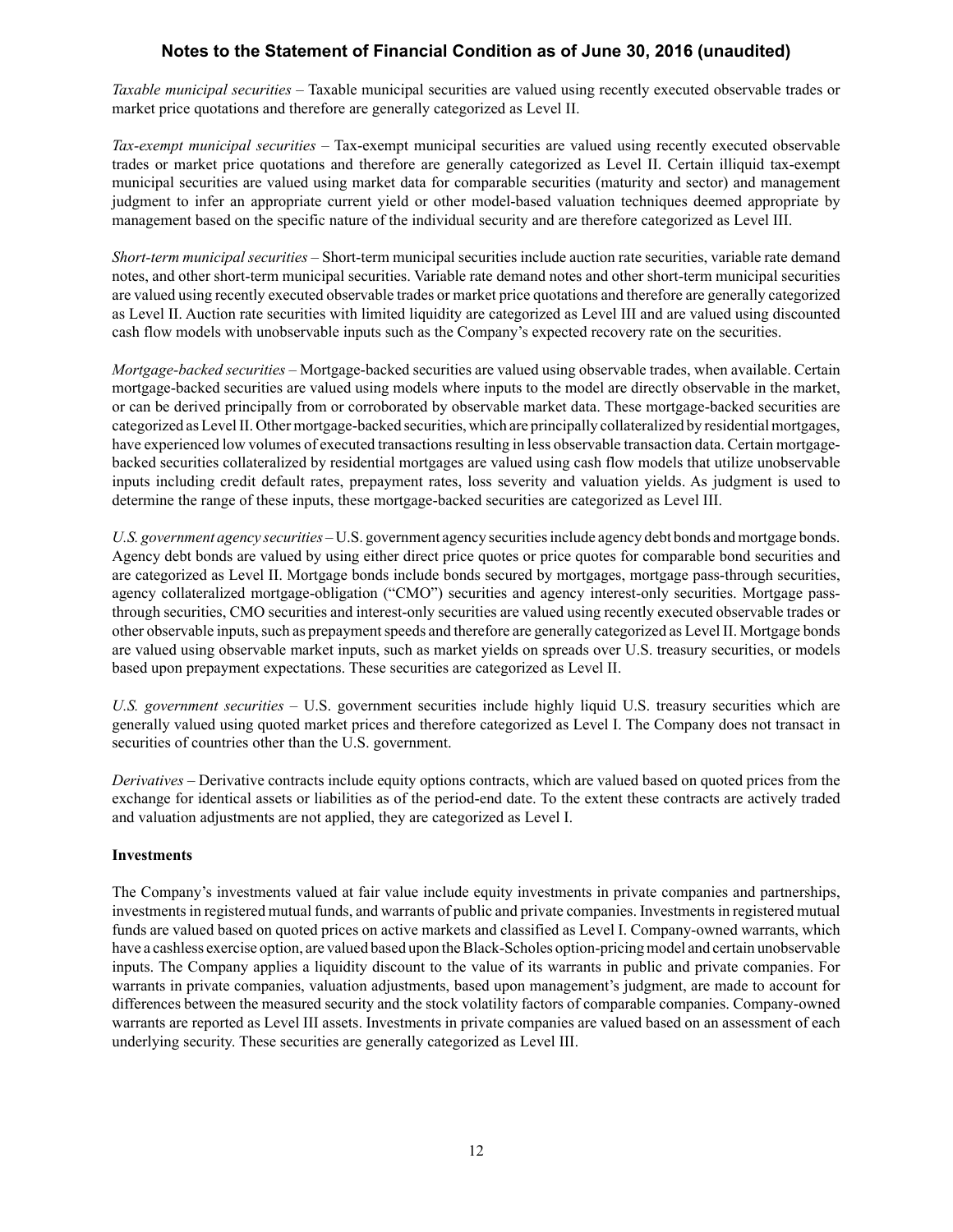*Fair Value Option –* The fair value option permits the irrevocable fair value option election on an instrument-byinstrument basis at initial recognition of an asset or liability or upon an event that gives rise to a new basis of accounting for that instrument. The fair value option was elected for certain equity investments at inception to reflect economic events in earnings on a timely basis. Equity investments of \$0.3 million, included within investments on the statement of financial condition, are accounted for at fair value and are classified as Level III assets at June 30, 2016.

The following table summarizes quantitative information about the significant unobservable inputs used in the fair value measurement of the Company's Level III financial instruments as of June 30, 2016:

|                                                                  | <b>Valuation</b><br><b>Technique</b>       | Unobservable Input                                                    | Range       | Weighted<br>Average |
|------------------------------------------------------------------|--------------------------------------------|-----------------------------------------------------------------------|-------------|---------------------|
| <b>Assets:</b>                                                   |                                            |                                                                       |             |                     |
| Financial instruments and<br>other inventory positions<br>owned: |                                            |                                                                       |             |                     |
| Municipal securities:                                            |                                            |                                                                       |             |                     |
| Tax-exempt securities  Discounted cash flow                      |                                            | Expected recovery rate<br>$(\% \text{ of par}) (1)$                   | $5 - 60\%$  | $19.4\%$            |
| Short-term securities $\dots$ Discounted cash flow $\dots$       |                                            | Expected recovery rate<br>$(\frac{\dot{\ }^{\circ}}{0}$ of par) $(1)$ | $66 - 94\%$ | 91.0%               |
| Mortgage-backed securities:                                      |                                            |                                                                       |             |                     |
| Collateralized by                                                | residential mortgages Discounted cash flow | Credit default rates $(2)$                                            | $1 - 7\%$   | $3.7\%$             |
|                                                                  |                                            | Prepayment rates $(3)$                                                | $2 - 25%$   | $9.3\%$             |
|                                                                  |                                            | Loss severity $(2)$                                                   | $0 - 90\%$  | 52.2%               |
|                                                                  |                                            | Valuation yields $(2)$                                                | $2 - 8\%$   | 5.3%                |

*Sensitivity of the fair value to changes in unobservable inputs:*

*(1) Significant increase/(decrease) in the unobservable input in isolation would result in a significantly higher/(lower) fair value measurement.*

- *(2) Significant changes in any of these inputs in isolation could result in a significantly different fair value. Generally, a change in the assumption*  used for credit default rates is accompanied by a directionally similar change in the assumption used for the loss severity and a directionally *inverse change in the assumption for valuation yields.*
- *(3) The potential impact of changes in prepayment rates on fair value is dependent on other security-specific factors, such as the par value and structure. Changes in the prepayment rates may result in directionally similar or directionally inverse changes in fair value depending on whether the security trades at a premium or discount to the par value.*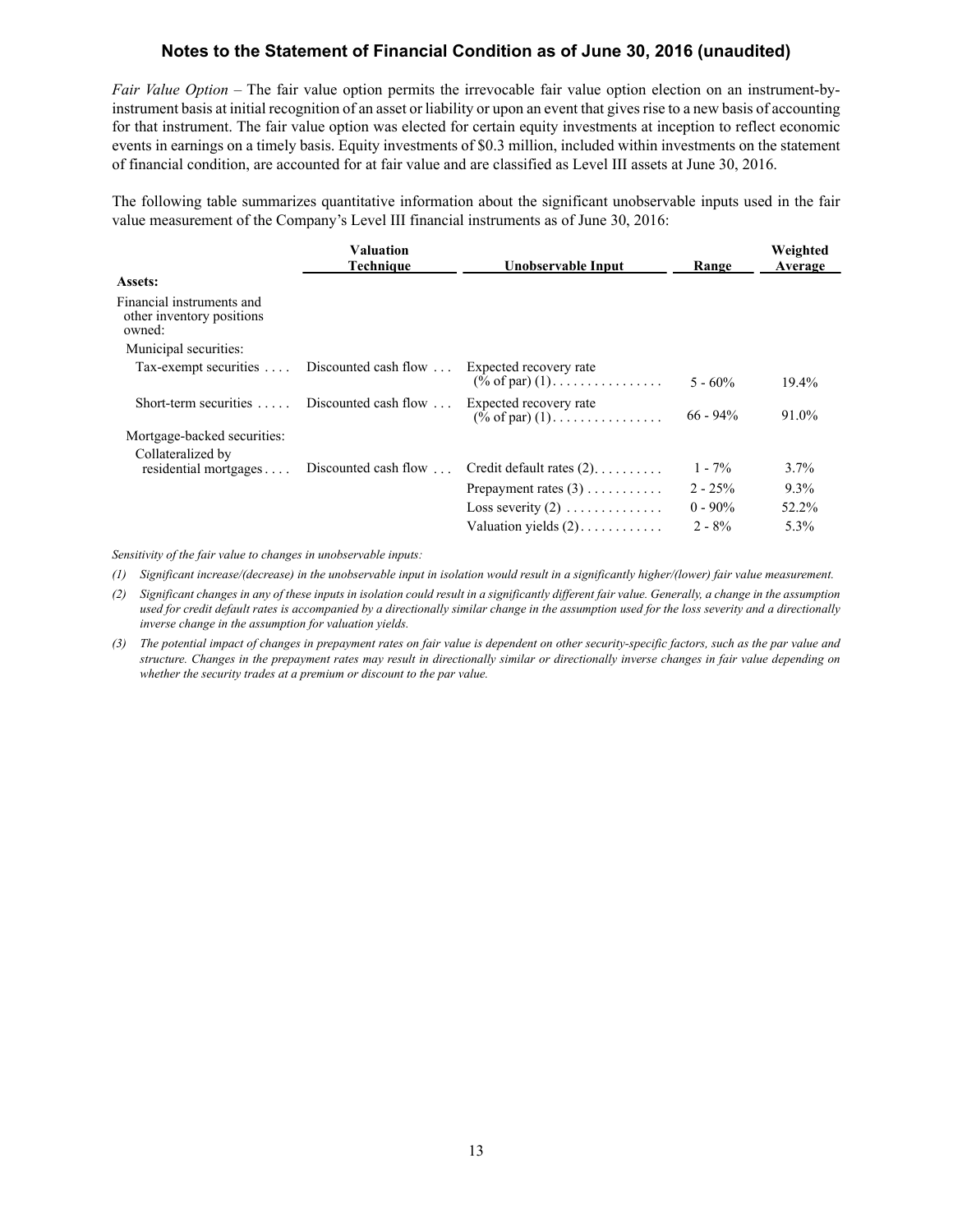The following table summarizes the valuation of the Company's financial instruments by pricing observability levels defined in ASC 820 as of June 30, 2016:

| (Dollars in thousands)                                                                 | <b>Level I</b> | Level II      | Level III    | <b>Total</b>  |
|----------------------------------------------------------------------------------------|----------------|---------------|--------------|---------------|
| Assets:                                                                                |                |               |              |               |
| Financial instruments and other<br>inventory positions owned:                          |                |               |              |               |
| Corporate securities:                                                                  |                |               |              |               |
| Equity securities $\dots \dots \dots \dots \dots$                                      | \$<br>3,553    | \$<br>1,776   | \$           | \$<br>5,329   |
| Convertible securities                                                                 |                | 261           |              | 261           |
| Fixed income securities                                                                |                | 27,449        |              | 27,449        |
| Municipal securities:                                                                  |                |               |              |               |
| Taxable securities                                                                     |                | 34,532        |              | 34,532        |
| Tax-exempt securities                                                                  |                | 212,348       | 1,177        | 213,525       |
| Short-term securities                                                                  |                | 54,740        | 748          | 55,488        |
| Mortgage-backed securities                                                             |                | 1,989         | 56,053       | 58,042        |
| U.S. government agency securities                                                      |                | 153,079       |              | 153,079       |
| U.S. government securities                                                             | 4,158          |               |              | 4,158         |
| Derivative contracts                                                                   | 61             |               |              | 61            |
| Total financial instruments and other                                                  |                |               |              |               |
| inventory positions owned                                                              | 7,772          | 486,174       | 57,978       | 551,924       |
|                                                                                        | 93,003         |               |              | 93,003        |
| Investments at fair value                                                              | 6,303          |               | 264          | 6,567         |
|                                                                                        | \$<br>107,078  | \$<br>486,174 | \$<br>58,242 | \$<br>651,494 |
| <b>Liabilities:</b>                                                                    |                |               |              |               |
| Financial instruments and other<br>inventory positions sold, but not yet<br>purchased: |                |               |              |               |
| Corporate securities:                                                                  |                |               |              |               |
| Equity securities                                                                      | \$<br>277      | \$<br>1,285   | \$           | \$<br>1,562   |
| Fixed income securities                                                                |                | 26,112        |              | 26,112        |
| U.S. government agency securities                                                      |                | 10,522        |              | 10,522        |
| U.S. government securities                                                             | 124,964        |               |              | 124,964       |
| Total financial instruments and other                                                  |                |               |              |               |
| inventory positions sold, but not yet                                                  |                |               |              |               |
|                                                                                        | \$<br>125,241  | \$<br>37,919  | \$           | \$<br>163,160 |

The Company's Level III assets were \$58.2 million, or 8.9 percent of financial instruments measured at fair value at June 30, 2016.

The carrying values of the Company's cash, securities either purchased or sold under agreements to resell, receivables and payables either from or to customers and brokers, dealers and clearing organizations and short-term financings approximate fair value due to their liquid or short-term nature.

#### **Note 7** *Variable Interest Entities*

The Company has investments in various partnerships, limited liability companies, or registered mutual funds. These entities were established for the purpose of investing in securities of public or private companies, or municipal debt obligations, or providing financing to senior living facilities, and were initially financed through the capital commitments or seed investments of the members.

Effective January 1, 2016, the Company adopted ASU 2015-02. The guidance defines VIEs as entities in which equity investors lack the characteristics of a controlling financial interest or do not have sufficient equity at risk for the entity to finance its activities. The determination as to whether an entity is a VIE is based on the structure and nature of each entity. The Company also considers other characteristics such as the power through voting rights or similar rights to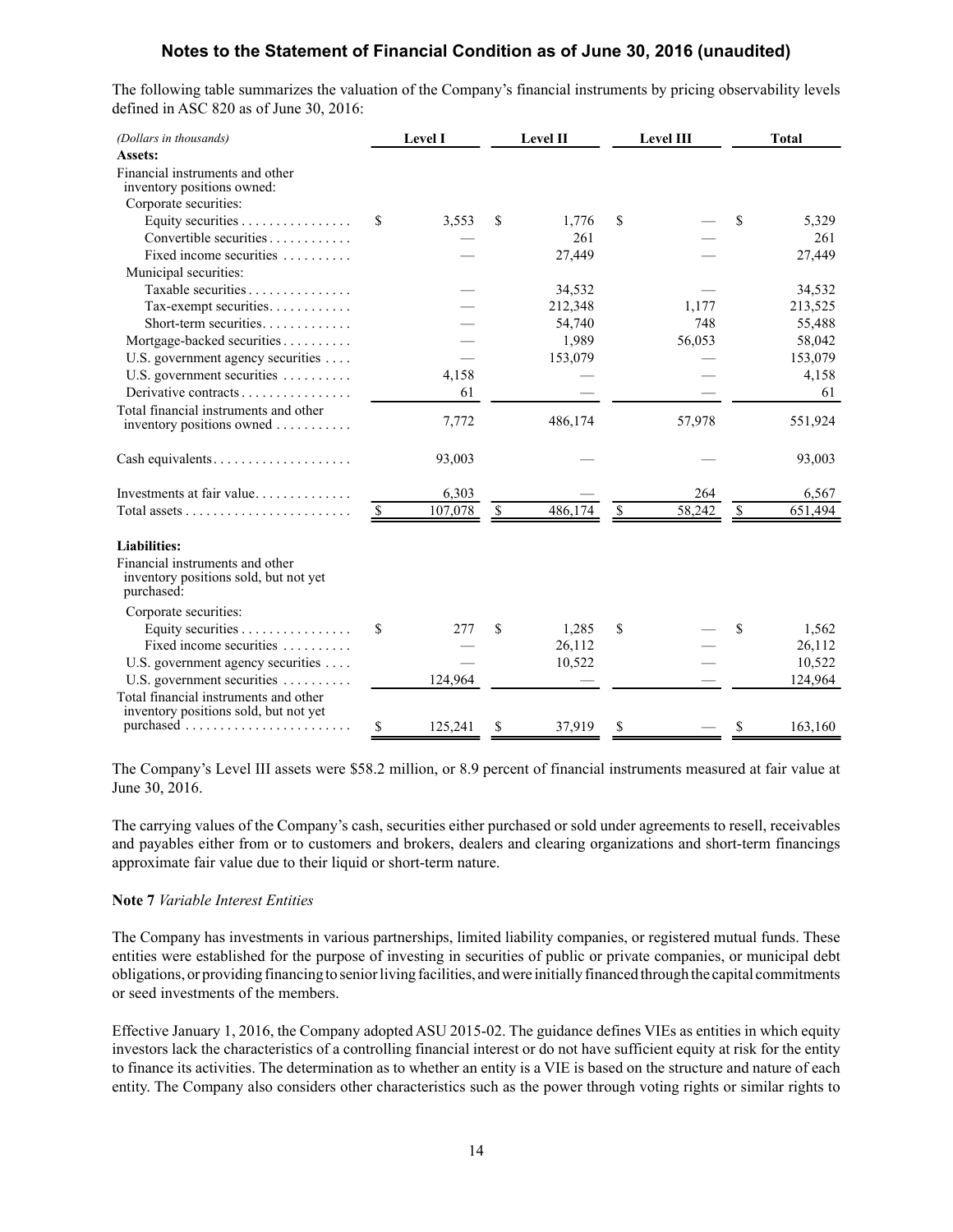direct the activities of an entity that most significantly impact the entity's economic performance and how the entity is financed.

The Company is required to consolidate all VIEs for which it is considered to be the primary beneficiary. The determination as to whether the Company is considered to be the primary beneficiary is based on whether the Company has both the power to direct the activities of the VIE that most significantly impact the entity's economic performance and the obligation to absorb losses or the right to receive benefits of the VIE that could potentially be significant to the VIE.

The Company determined it is not the primary beneficiary of these VIEs and accordingly does not consolidate them. These VIEs had net assets approximating \$0.3 billion at June 30, 2016. The Company's exposure to loss from these VIEs is \$4.3 million, which is the carrying value of its capital contributions recorded in investments on the statement of financial condition at June 30, 2016. The Company had no liabilities related to these VIEs at June 30, 2016. Furthermore, the Company has not provided financial or other support to these VIEs that it was not previously contractually required to provide as of June 30, 2016.

## **Note 8** *Receivables from and Payables to Brokers, Dealers and Clearing Organizations*

|                        | <b>June 30,</b> |
|------------------------|-----------------|
| (Dollars in thousands) | 2016            |
|                        | 26,446          |
|                        | 8,074           |
|                        | 43.143          |
|                        | 2.710           |
|                        | 5,768           |
|                        |                 |

| (Dollars in thousands)                                                                                  | <b>June 30,</b><br>2016 |
|---------------------------------------------------------------------------------------------------------|-------------------------|
| Payable arising from unsettled securities transactions, net $\dots \dots \dots \dots \dots \dots \dots$ | 53.950                  |
|                                                                                                         | 8,286                   |
|                                                                                                         | 1,853                   |
|                                                                                                         | 4,558                   |
|                                                                                                         | 68,647                  |

Deposits paid for securities borrowed approximate the market value of the securities. Securities failed to deliver and receive represent the contract value of securities that have not been delivered or received by the Company on settlement date.

## **Note 9** *Collateralized Securities Transactions*

The Company's financing and customer securities activities involve the Company using securities as collateral. In the event that the counterparty does not meet its contractual obligation to return securities used as collateral (e.g., pursuant to the terms of a repurchase agreement), or customers do not deposit additional securities or cash for margin when required, the Company may be exposed to the risk of reacquiring the securities or selling the securities at unfavorable market prices in order to satisfy its obligations to its customers or counterparties. The Company seeks to control this risk by monitoring the market value of securities pledged or used as collateral on a daily basis and requiring adjustments in the event of excess market exposure. The Company also uses unaffiliated third party custodians to administer the underlying collateral for the majority of its short-term financing to mitigate risk.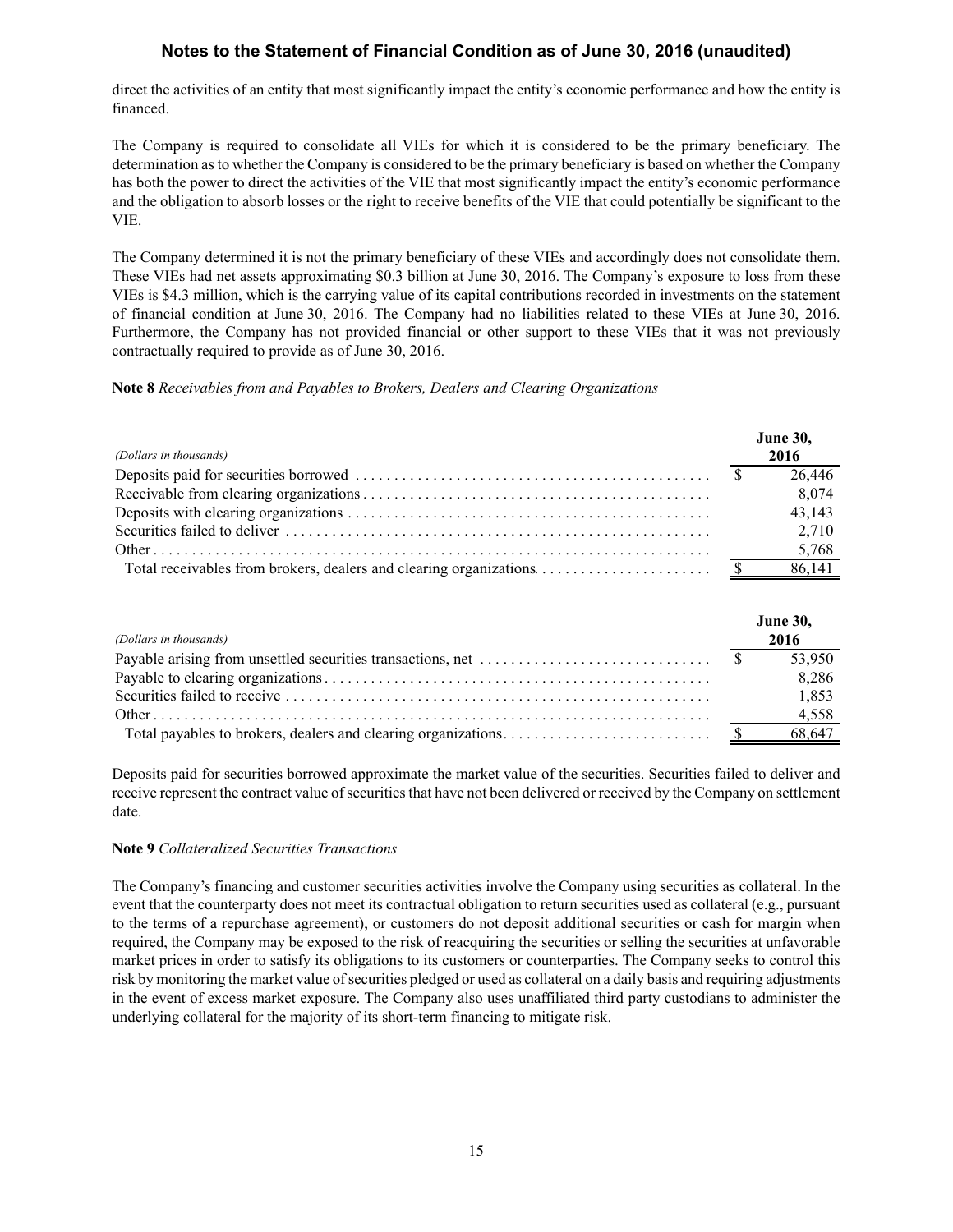In a reverse repurchase agreement the Company purchases financial instruments from a seller, typically in exchange for cash, and agrees to resell the same or substantially the same financial instruments to the seller at a stated price plus accrued interest in the future. In a repurchase agreement, the Company sells financial instruments to a buyer, typically for cash, and agrees to repurchase the same or substantially the same financial instruments from the buyer at a stated price plus accrued interest at a future date. Even though repurchase and reverse repurchase agreements involve the legal transfer of ownership of financial instruments, they are accounted for as financing arrangements because they require the financial instruments to be repurchased or resold at maturity of the agreement.

In a securities borrowed transaction, the Company borrows securities from a counterparty in exchange for cash. When the Company returns the securities, the counterparty returns the cash. Interest is generally paid periodically over the life of the transaction.

In the normal course of business, the Company obtains securities purchased under agreements to resell, securities borrowed and margin agreements on terms that permit it to repledge or resell the securities to others, typically pursuant to repurchase agreements. The Company obtained securities with a fair value of approximately \$175.1 million at June 30, 2016, of which \$163.2 million had been pledged or otherwise transferred to satisfy its commitments under financial instruments and other inventory positions sold, but not yet purchased.

The following is a summary of the Company's securities sold under agreements to repurchase ("Repurchase Liabilities"), the fair market value of collateral pledged and the interest rate charged by the Company's counterparty, which is based on LIBOR plus an applicable margin, as of June 30, 2016:

| (Dollars in thousands)        |  | Repurchase<br><b>Liabilities</b> |  |        |                          | <b>Fair Market</b><br>Value | <b>Interest Rate</b> |
|-------------------------------|--|----------------------------------|--|--------|--------------------------|-----------------------------|----------------------|
| Term up to 30 day maturities: |  |                                  |  |        |                          |                             |                      |
|                               |  | 21.767 \$                        |  |        | $31.291$ $2.21 - 2.48\%$ |                             |                      |
| On demand maturities:         |  |                                  |  |        |                          |                             |                      |
|                               |  | 11.964                           |  | 11.724 | $0.20\%$                 |                             |                      |
|                               |  | 33,731                           |  | 43.015 |                          |                             |                      |

Reverse repurchase agreements, repurchase agreements and securities borrowed and loaned are reported on a net basis by counterparty when a legal right of offset exists. There were no gross amounts offset on the statement of financial condition for reverse repurchase agreements, securities borrowed or repurchase agreements at June 30, 2016, as a legal right of offset did not exist. The Company had no outstanding securities lending arrangements as of June 30, 2016. See Note 5 for information related to the Company's offsetting of derivative contracts.

## **Note 10** *Investments*

The Company's investments include investments in private companies and partnerships, registered mutual funds, and warrants of public and private companies.

| (Dollars in thousands) | <b>June 30,</b><br>2016 |
|------------------------|-------------------------|
|                        |                         |
|                        | 6.567                   |
|                        | 1,680                   |
|                        | 54,488                  |
|                        | 62.735                  |

At June 30, 2016, investments carried on a cost basis had an estimated fair market value of \$3.0 million. Because valuation estimates were based upon management's judgment, investments carried at cost would be categorized as Level III assets in the fair value hierarchy, if they were carried at fair value.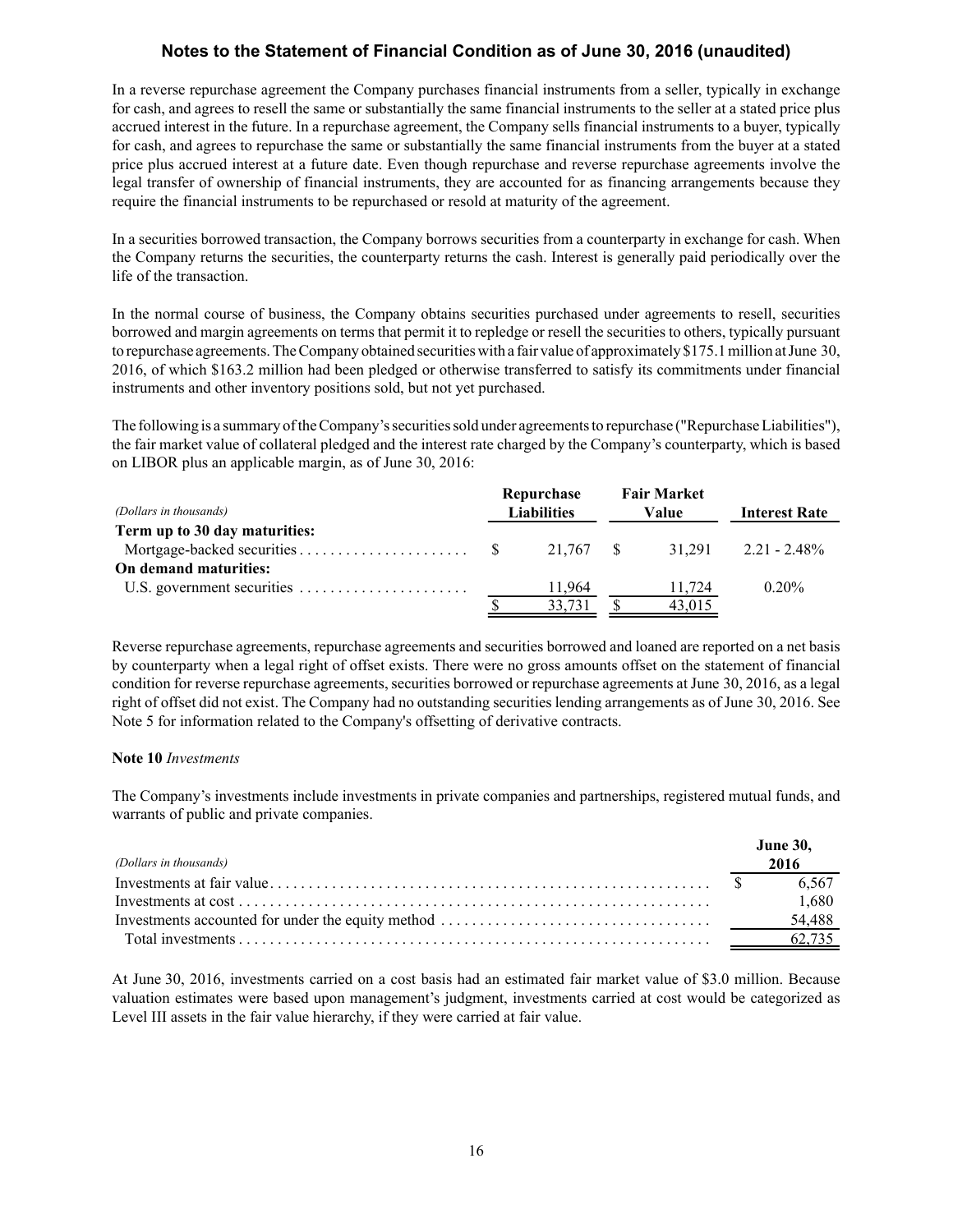Investments accounted for under the equity method include limited partnership interests. The carrying value of these investments is based on the investment vehicle's net asset value. The net assets of investment partnerships consist of investments in both marketable and non-marketable securities. The underlying investments held by such partnerships are valued based on the estimated fair value determined by management of our affiliated partnerships and, in the case of investments in unaffiliated investment partnerships, are based on financial statements prepared by the unaffiliated general partners.

## **Note 11** *Other Assets*

|                        | <b>June 30,</b> |
|------------------------|-----------------|
| (Dollars in thousands) | 2016            |
|                        | 74,445          |
|                        | 8,167           |
|                        | 2,488           |
|                        | 8,526           |
|                        | 12,484          |
|                        | 5,258           |
|                        |                 |
|                        |                 |

## **Note 12** *Goodwill and Intangible Assets*

#### *(Dollars in thousands)*

| Goodwill          |        |
|-------------------|--------|
|                   | 21,132 |
|                   | 62,553 |
|                   |        |
|                   |        |
| Intangible assets |        |
|                   | 8,256  |
|                   | 11,253 |
|                   |        |
|                   |        |
|                   |        |

The addition of goodwill and intangible assets during the six months ended June 30, 2016, related to the acquisition of Simmons, as discussed in Note 4.

#### **Note 13** *Short-Term Financing*

The Company issues secured commercial paper to fund a portion of its securities inventory. The commercial paper notes ("CP Notes") can be issued with maturities of 27 days to 270 days from the date of issuance. The CP Notes are issued under three separate programs, CP Series A, CP Series II A and CP Series III A, and are secured by different inventory classes. As of June 30, 2016, the weighted average maturity of CP Series A, CP Series II A and CP Series III A was 81 days, 29 days and 12 days, respectively. The CP Notes are interest bearing or sold at a discount to par with an interest rate based on LIBOR plus an applicable margin. CPSeries III Aincludes a covenant that requires the Company to maintain excess net capital of \$120 million. At June 30, 2016, the Company had CP Notes of \$263.4 million outstanding with a weighted average interest rate of 1.99%.

The Company has committed short-term bank line financing available on a secured basis and uncommitted short-term bank line financing available on both a secured and unsecured basis. The Company uses these credit facilities in the ordinary course of business to fund a portion of its daily operations and the amount borrowed under these credit facilities varies daily based on the Company's funding needs.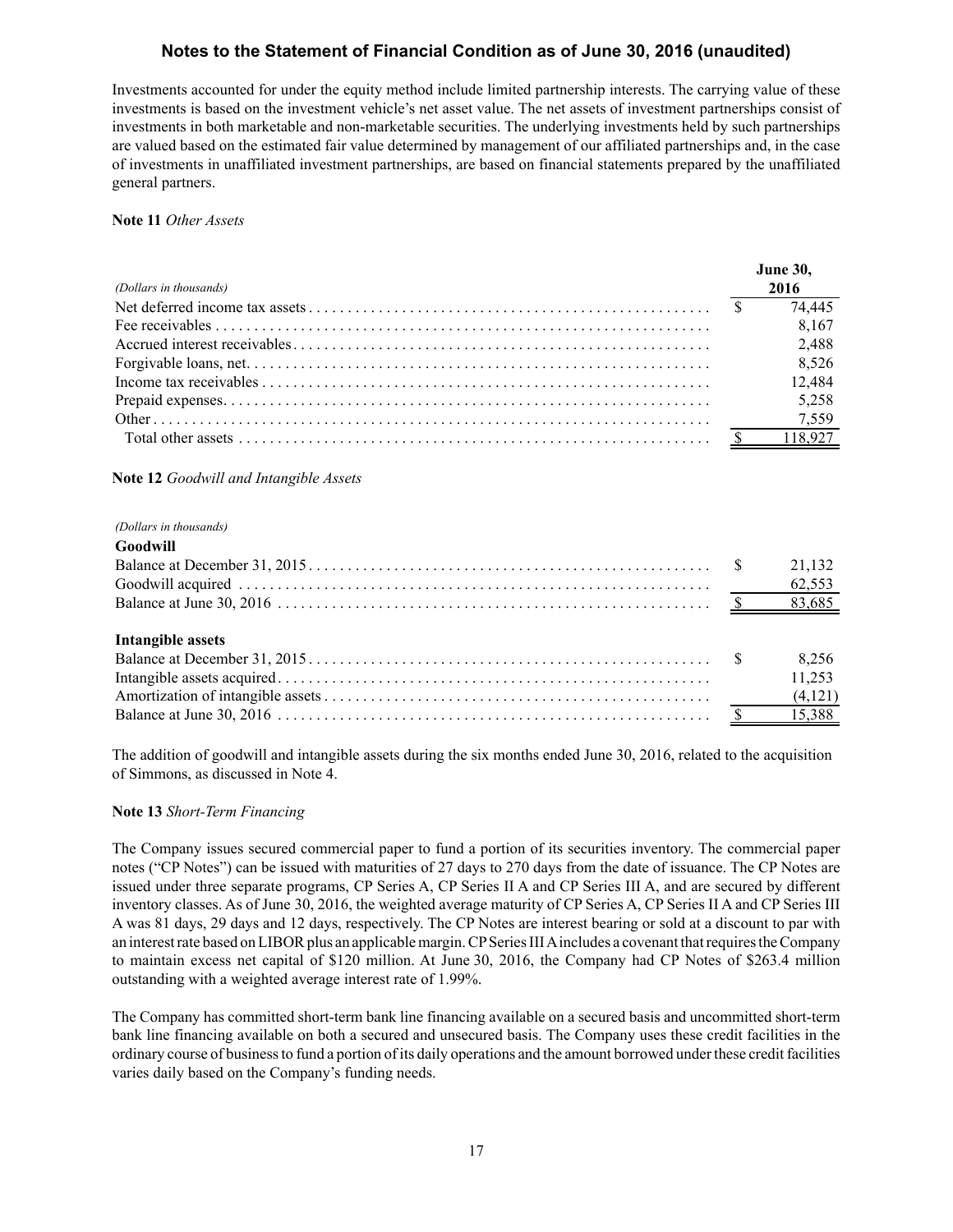The Company's committed short-term bank line financing at June 30, 2016 consisted of a one-year \$250 million committed revolving credit facility with U.S. Bank, N.A., which was renewed in December 2015. Advances under this facility are secured by certain marketable securities. The facility includes a covenant that requires the Company to maintain minimum net capital of \$120 million, and the unpaid principal amount of all advances under this facility will be due on December 17, 2016. The Company pays a nonrefundable commitment fee on the unused portion of the facility on a quarterly basis. At June 30, 2016, the Company had no advances against this line of credit.

The Company's uncommitted secured lines at June 30, 2016 totaled \$185 million with two banks and are dependent on having appropriate collateral, as determined by the bank agreement, to secure an advance under the line. The availability of the Company's uncommitted lines are subject to approval by the individual banks each time an advance is requested and may be denied. At June 30, 2016, the Company had no advances against these lines of credit.

## **Note 14** *Contingencies and Commitments*

## **Legal Contingencies**

The Company has been named as a defendant in various legal actions, including complaints and litigation and arbitration claims, arising from its business activities. Such actions include claims related to securities brokerage and investment banking activities, and certain class actions that primarily allege violations of securities laws and seek unspecified damages, which could be substantial. Also, the Company is involved from time to time in investigations and proceedings by governmental agencies and self-regulatory organizations ("SROs") which could result in adverse judgments, settlement, penalties, fines or other relief.

Given uncertainties regarding the timing, scope, volume and outcome of pending and potential legal actions, investigations and regulatory proceedings and other factors, the amounts of reserves and ranges of reasonably possible losses are difficult to determine and of necessity subject to future revision. Subject to the foregoing, management of the Company believes, based on currently available information, after consultation with outside legal counsel and taking into account its established reserves, that pending legal actions, investigations and regulatory proceedings will be resolved with no material adverse effect on the statement of financial condition of the Company.

## **Operating Lease Commitments**

The Company leases office space throughout the United States. Aggregate minimum lease commitments under operating leases as of June 30, 2016 are as follows:

*(Dollars in thousands)*

|  | 12 139 |
|--|--------|
|  |        |
|  | 10.134 |
|  | 9.974  |
|  | 25,313 |
|  | 75.505 |

## **Note 15** *Employee Benefit Plans*

The Parent Company has various employee benefit plans, and substantially all Company employees are covered by at least one plan. The plans include health and welfare plans and a tax-qualified retirement plan.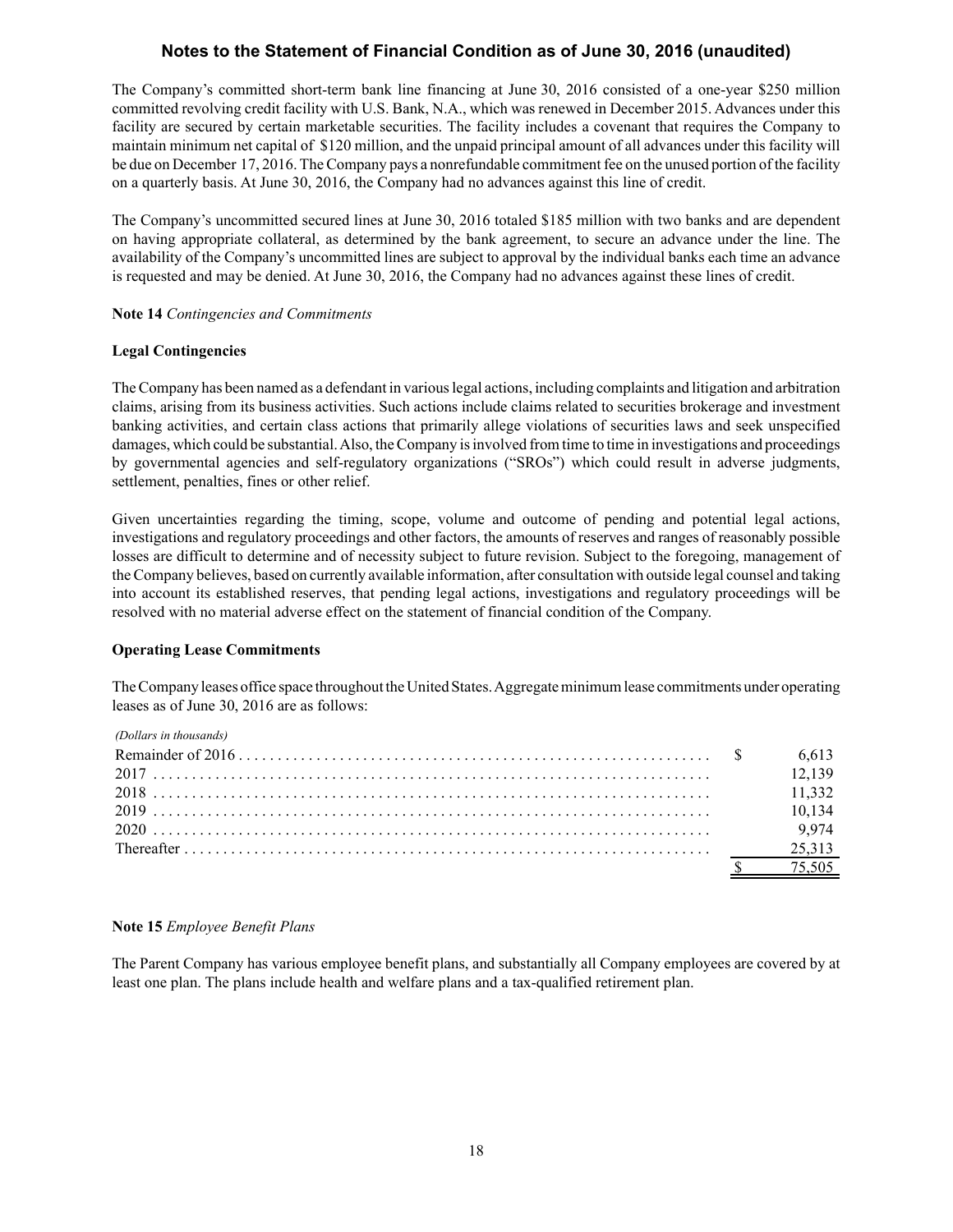**Note 16** *Parent Company Compensation Plans*

## **Stock-Based Compensation**

The Parent Company maintains a stock-based compensation plan, the Piper Jaffray Companies Amended and Restated 2003 Annual and Long-Term Incentive Plan (the "Incentive Plan"). The Incentive Plan permits the grant of equity awards, including restricted stock, restricted stock units and non-qualified stock options, to the Company's employees. The awards granted to employees have either three-year cliff vesting periods, vest ratably over three years in equal installments or cliff vest upon meeting certain performance or market-based metrics. The maximum term of the stock options granted to employees is ten years. The Incentive Plan provides for accelerated vesting of awards if there is a severance event, a change in control of the Parent Company (as defined in the Incentive Plan), in the event of a participant's death, and at the discretion of the compensation committee of the Parent Company's board of directors.

The Parent Company also established the 2016 Employment Inducement Award Plan (the "Inducement Plan") in conjunction with the acquisition of Simmons. The Parent Company granted \$11.6 million in restricted stock under the Inducement Plan on May 15, 2016. These shares cliff vest in three years. Employees forfeit unvested Inducement Plan shares upon termination of employment. See Note 4 for additional information regarding the Simmons acquisition.

## **Deferred Compensation Plans**

The Parent Company maintains various deferred compensation arrangements for employees.

The nonqualified deferred compensation plan is an unfunded plan which allows certain highly compensated employees, at their election, to defer a percentage of their base salary, commissions and/or cash bonuses. The deferrals vest immediately and are non-forfeitable. The amounts deferred under this plan are held in a grantor trust. The Parent Company invests, as a principal, in investments to economically hedge its obligation under the nonqualified deferred compensation plan.

The Piper Jaffray Companies Mutual Fund Restricted Share Investment Plan is a fully funded deferred compensation plan which allows eligible employees to elect to receive a portion of the incentive compensation they would otherwise receive in the form of restricted stock, instead in restricted mutual fund shares ("MFRS Awards") of investment funds. MFRS Awards vest ratably over three years in equal installments and provide for continued vesting after termination of employment so long as the employee does not violate certain post-termination restrictions set forth in the award agreement or any agreement entered into upon termination. MFRS Awards are owned by employee recipients and as such are not included on the statement of financial condition.

The Company has also granted MFRS Awards to new employees as a recruiting tool. Employees must fulfill service requirements in exchange for rights to the awards.

## **Note 17** *Net Capital Requirements and Other Regulatory Matters*

Piper Jaffray is registered as a securities broker dealer with the SEC and is a member of various SROs and securities exchanges. FINRA serves as Piper Jaffray's primary SRO. Piper Jaffray is subject to the uniform net capital rule of the SEC and the net capital rule of FINRA. Piper Jaffray has elected to use the alternative method permitted by the SEC rule, which requires that it maintain minimum net capital of the greater of \$1.0 million or 2 percent of aggregate debit balances arising from customer transactions, as such term is defined in the SEC rule. Under its rules, FINRA may prohibit a member firm from expanding its business or paying dividends if resulting net capital would be less than 5 percent of aggregate debit balances. Advances to affiliates, repayment of subordinated debt, dividend payments and other equity withdrawals by Piper Jaffray are subject to certain notification and other provisions of SEC and FINRA rules.

At June 30, 2016, net capital calculated under the SEC rule was \$202.7 million, and exceeded the minimum net capital required under the SEC rule by \$201.6 million. The Company anticipates \$15.0 million of dividends to the Parent Company within the next six months.